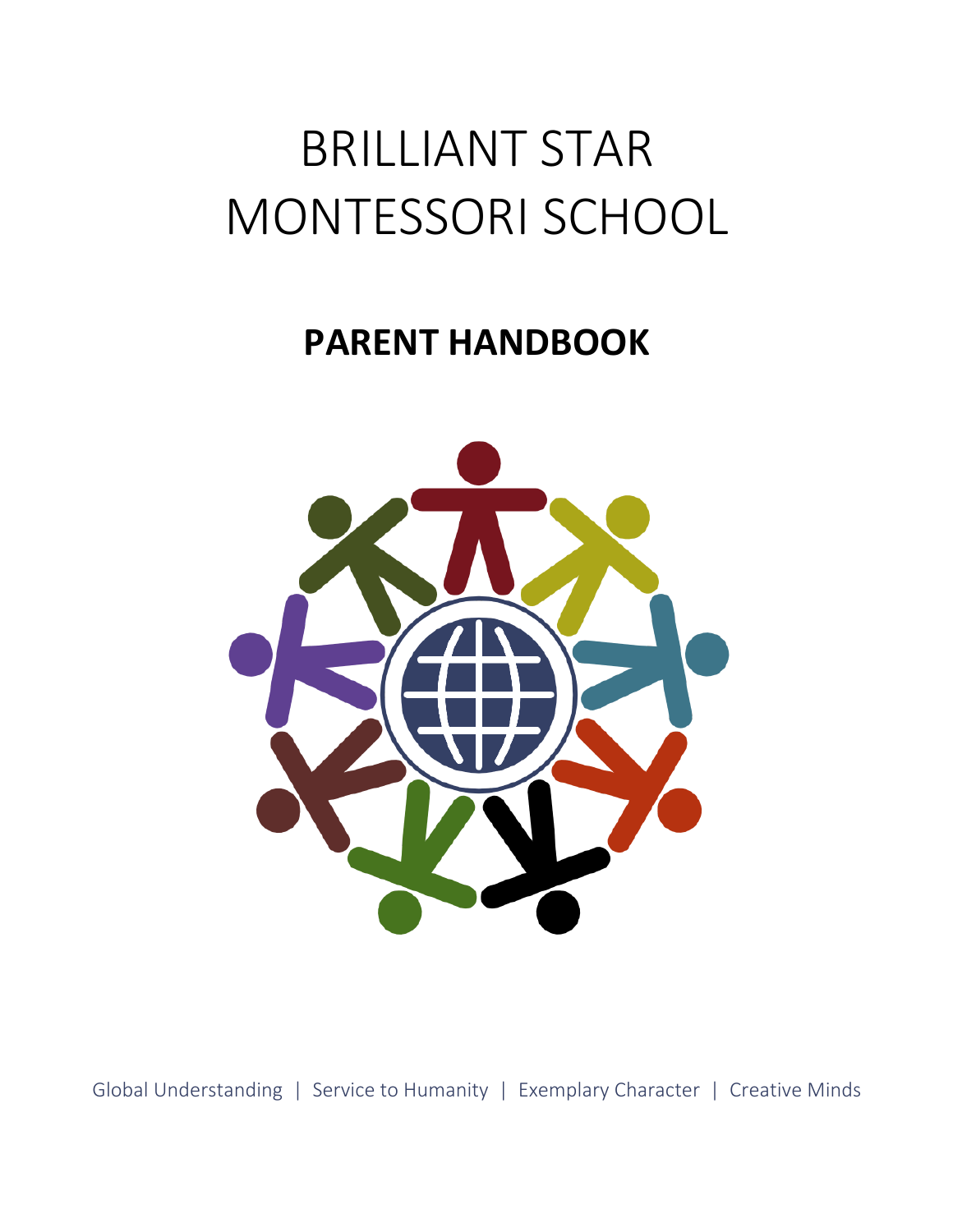### Welcome to Brilliant Star

We warmly welcome you and your families to Brilliant Star. The school was founded in the beginning of 2000. It has quickly grown from a single Toddler class in a commercial space, to an expansive campus encompassing a Toddler program, two Primary classrooms, and a Lower and Upper Elementary program. This short period of time has been filled with challenges and successes, and there are surely more to come as we work together to build an amazing school.

Brilliant Star has worked hard to prepare this Parent Handbook for you. We hope that you find it useful, and we welcome your suggestions for its improvement.

Welcome, again. We look forward to another exciting year!

### The Vision of Brilliant Star

Brilliant Star has an ambitious long-range vision. Our goal is to not only become a truly world-class school, but to become a model for educational excellence, character training, and family partnership. Students at Brilliant Star have the opportunity to participate in an internationally renowned curriculum.

Based on the unique character of the school and the Montessori educational methods, enrollment has steadily grown and the school has expanded into the elementary grades. To ensure the educational leadership needed to realize its vision, the school is dedicated to the pedagogical approach defined by the Association Montessori Internationale (AMI) and the American Montessori Society (AMS) the two most widely recognized organizations that certify such schools and teachers worldwide.

Brilliant Star's goal is to give its students an education that will prepare them to succeed both in future academic institutions and in life. Brilliant Star emphasizes hands-on discovery-based learning. The program provides an exceptional standard of excellence, where students are challenged to compete against themselves, rather than each other.

At Brilliant Star there is a commitment to a close partnership between home and school, to academic accountability, and to an innovative program that leads students to develop extraordinary levels of personal responsibility, independence, and self-confidence.

Today the sense of transformation vibrates through the campus; evidence of the commitment Brilliant Star has to create something of lasting value for our children and the community.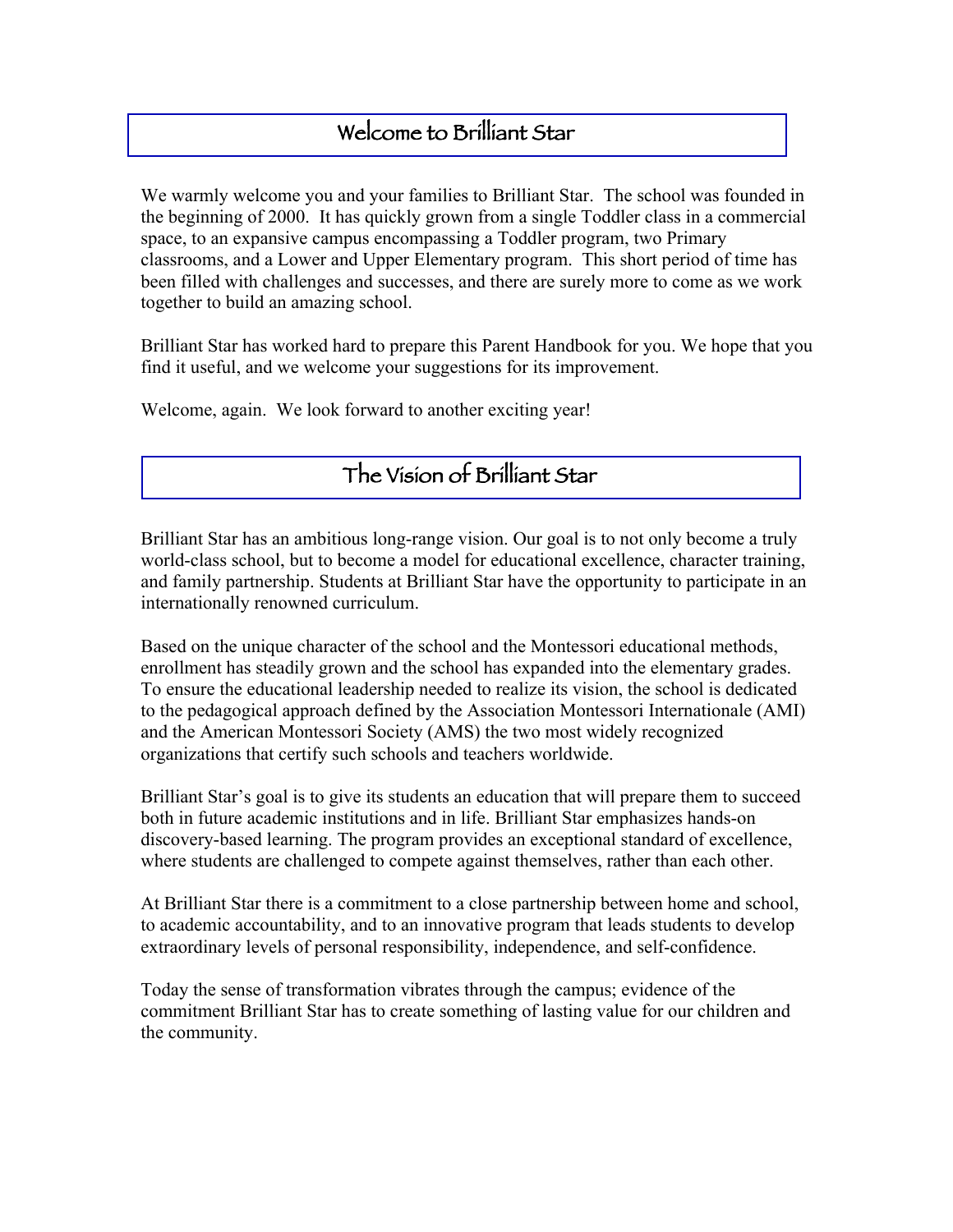#### **Our Vision Statement**

The activities of any school take place in an environment that is imbued with a particular vision of the world, the family, the child, the parent, the teacher, and the role of education. The ultimate goal of education is not only the advancement of the individual, but more importantly the betterment of humanity. Brilliant Star is animated by the vision that:

#### *Universal peace and unity is the inevitable goal towards which we strive.*

*The Family* is the bedrock of human society. The peace and unity of society is dependent upon the peace and unity of the family.

*The Child* is the promise and guarantee of the future. Children bear the seeds of the character of future society and are in need of guidance and training.

*The Parent* is the primary educator of the child. Parents exercise indispensable influence through the home environment they consciously create.

*The Teacher* is a model and a guide. The role of the teacher is to bring forth from the child whatever perfections and capacities are within, assisting the child to reach their highest level of achievement.

*Education* is the indispensable foundation of all human excellence. Education is crucial to the realization of true human potential and to enabling the individual to render service to the world of humanity.

#### **Our Mission Statement**

The mission of Brilliant Star is to provide an environment that will help children develop four key qualities:

• Global understanding. We recognize that the world of the  $21<sup>st</sup>$  century is one of increasing interdependence among peoples and nations of the world. Our children will be comfortable as "world citizens", with a global perspective and understanding of issues. They will be free from prejudices of race, national origin, ethnicity, language, economic status and religion. They will recognize the equality of the sexes, and will celebrate the diversity of the world's peoples and cultures. Our children will be promoters of unity.

• Service to humanity. We recognize that meaning and happiness come from selfless service to others. Our children will strive to find ways to serve others – their families, their communities, and humanity as a whole.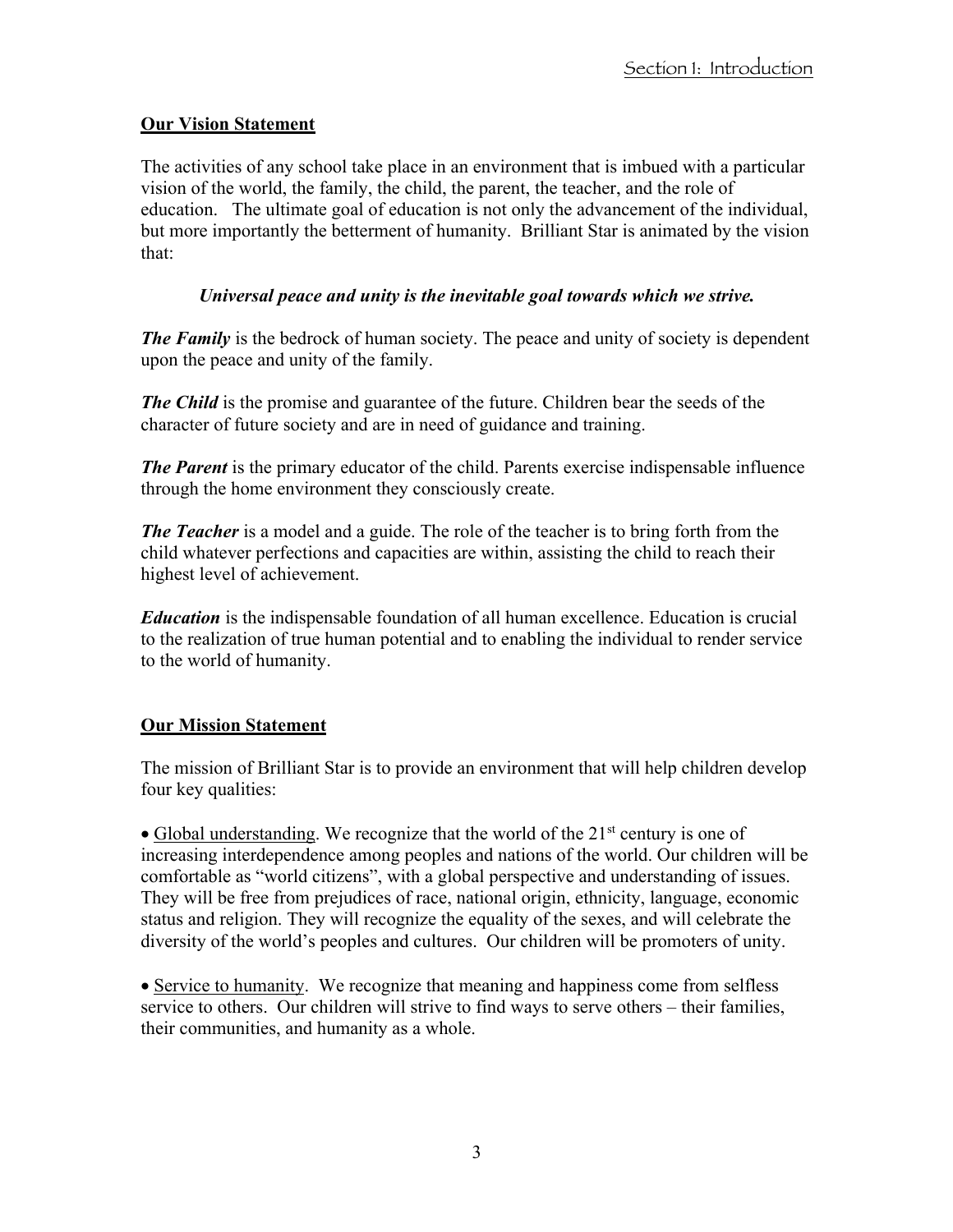• Exemplary Character. We recognize that ultimately, the strength of ones character is the essence of ones self. Character is that set of virtues that are developed in an individual. Our children will develop, foremost amongst their virtues, truthfulness, trustworthiness, kindness, courtesy, compassion, confidence, joyfulness and humility. They will be emotionally and spiritually balanced individuals.

• Creative minds. The creative mind is one that can bring knowledge to bear on new situations and challenges. To this end, our children will be well versed in the branches of knowledge, with emphasis on mathematics, literature, science, history and arts. They will learn to independently investigate reality, to seek intelligently, to discover things for themselves, and to depend upon their own reason and judgment. They will practice applying this body of knowledge and this set of skills to the challenges around them, and to use their minds to become agents of meaningful change in their communities.

### The Board of Trustees

Brilliant Star is a non-profit school governed by a Board of Trustees. The primary functions of the Board are (1) to establish the school's institutional mission and define the fundamental objectives and core values, (2) to establish policies under which the school will operate, (3) to select a school leader who will translate the school's mission and objectives into day-to-day operation, (4) to oversee the on-going operation of the school within board policy and government regulations, and (5) to look to the future and plan for long-term institutional growth and development.

#### Administrative Structure

Brilliant Star has established an administrative structure to better meet the needs of its children, families and staff. The Board of Trustees, while establishing the overall direction of the school, works closely with the school Principal, who is involved with the daily operations of the school. The primary role of the Principal is to articulate the vision and mission of the school, to provide academic leadership, take leadership in the admissions and recruitment process, build community among students and families, recruit and guide faculty members and staff, oversee the financial health of the school, serve as the school's primary spokesperson to the larger community, and lead the process of internal self-evaluation and long-term planning.

The Principal works with various individuals and committees to execute his/her responsibilities. The Administrative Office and its staff exist to assist the Principal efficiently and successfully fulfill his/her duties and responsibilities.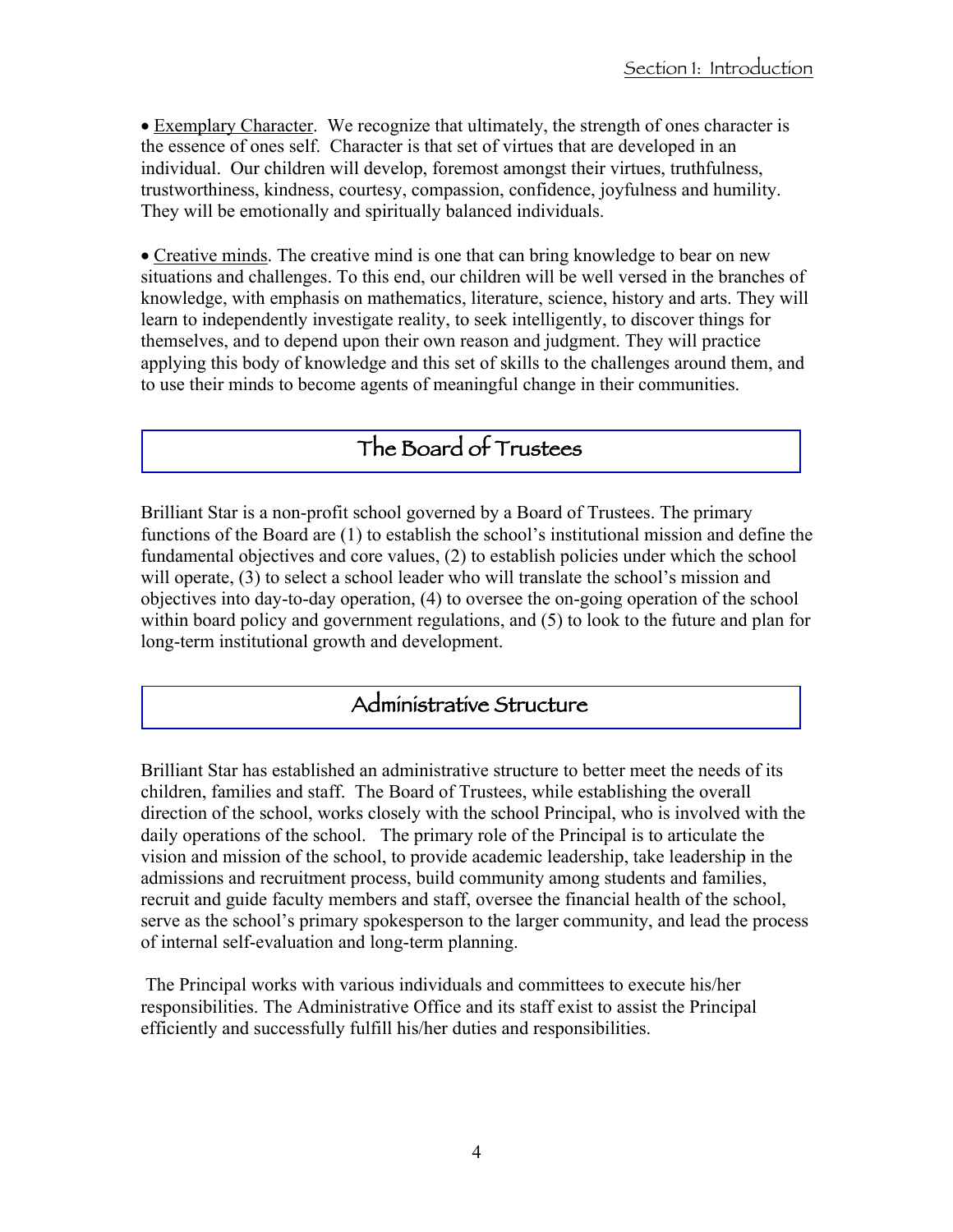### Statement of Non-Discrimination

Brilliant Star School is committed to the principle of equal opportunity in education and employment. The School does not discriminate against individuals on the basis of race, color, sex, sexual orientation, religion, disability, age, veteran status, ancestry, or national or ethnic origin in the administration of its educational policies, admissions policies, employment policies, scholarship and loan programs, and other School administered programs and activities.

### Basic Elements of the Curriculum

#### **The Classroom**

You will not find rows of desks in our classrooms at Brilliant Star. The Brilliant Star learning environment is set up to facilitate student discussion and stimulate collaborative learning. One glance and it is clear that our children feel comfortable and at home.

Students will typically be found scattered around the classroom, working alone or with a few others. They will tend to become so involved in their work that we cannot help but be tremendously impressed by the peaceful atmosphere.

It may take a moment to spot the teachers within the classrooms. They will be found working with one or more children at a time, advising, presenting a new lesson, or quietly observing the class at work.

Specific characteristics associated with the child's interests and abilities can be seen at each plane of development. A school carefully designed to meet the needs and interests of the child will work more effectively because it is consistent with basic principles of psychology. Rather than fight the laws of nature, we "follow the child" and allow our children to show us how to facilitate the development of their human potential. Our goal is to help each child develop their own unique gifts and capacities to serve humanity.

This focus on the "whole child" has led Brilliant Star to develop a very different sort of school from the conventional adult-centered classroom.

The classroom is not the domain of the adults in charge, but rather a carefully prepared environment designed to facilitate the development of the children's independence and sense of personal empowerment.

This is a true community of children. They move freely within the room and between classrooms selecting work that captures their interest, rather than passively participating in lessons and projects selected by the teacher.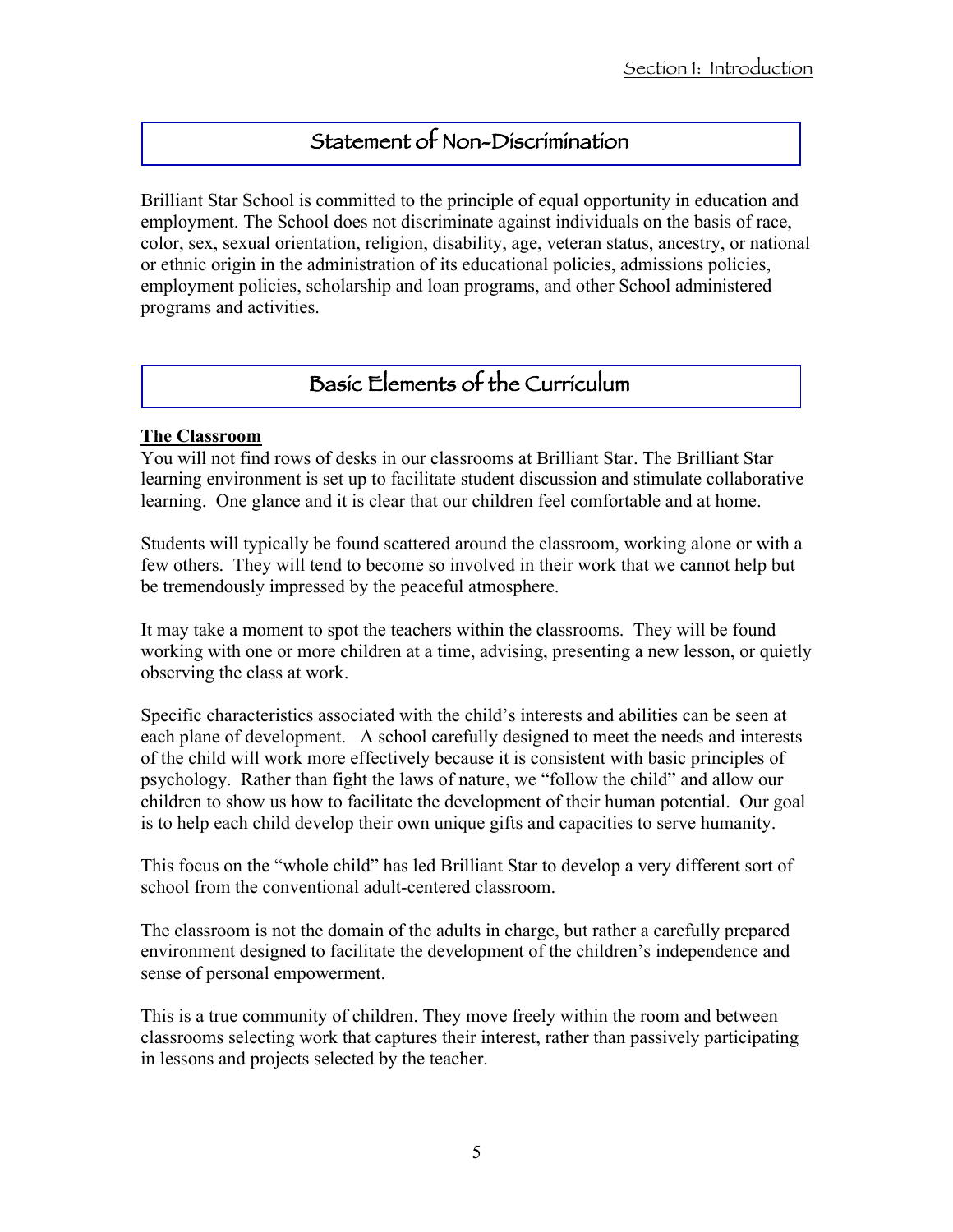In a very real sense, even the very youngest students at Brilliant Star take care of their own child-sized environment. When they are hungry, they prepare their own snack and drink. When something spills, they help each other carefully clean things up. Parents are often amazed to see small children in Brilliant Star's classrooms cut raw fruits and vegetables, sweep and dust, carry pitchers of water, and pour liquids with barely a drop spilled.

The children normally go about their work so calmly and purposely that it is clear to even the casual observer that this is *their* environment. The classrooms are commonly referred to as "prepared environments." This name reflects the care and attention that is given to creating a learning environment that will reinforce the children's independence and intellectual development.

This carries over into the Elementary program, where the children care for their own "learning laboratory", the classroom.

#### **Respect, Intelligence, and Independence**

We know that even young children are full and complete individuals in their own right. They deserve to be treated with the full and sincere respect that we would extend to their parents. Respect breeds respect and creates an atmosphere within which learning is tremendously facilitated.

Intelligence is not fixed at birth, nor is the human potential anywhere near as limited as it sometimes seems in conventional education.

Success in school is directly tied to the degree to which children believe that they are capable and independent human beings. If they knew the words, even very young children would say, "Help me learn to do it for my self."

By allowing children to develop a meaningful degree of independence and self-discipline, Brilliant Star sets a pattern for a lifetime of good work habits and a sense of responsibility. Students take pride in doing things for themselves carefully and well.

#### **Learning to Collaborate and to Independently Investigate Reality**

Our program is designed to help each of our students discover and develop his unique talents and capacities.

We treat each as a unique individual learner. We know that no two students will learn at the same pace, nor will they necessarily learn best from the same teaching methods, and we are flexible and creative in addressing each student as a unique individual.

At Brilliant Star, students learn to collaborate with one another in the process of education rather than compete against each other. Our students discover their own innate abilities and develop a strong sense of independence, self-confidence, and self-discipline.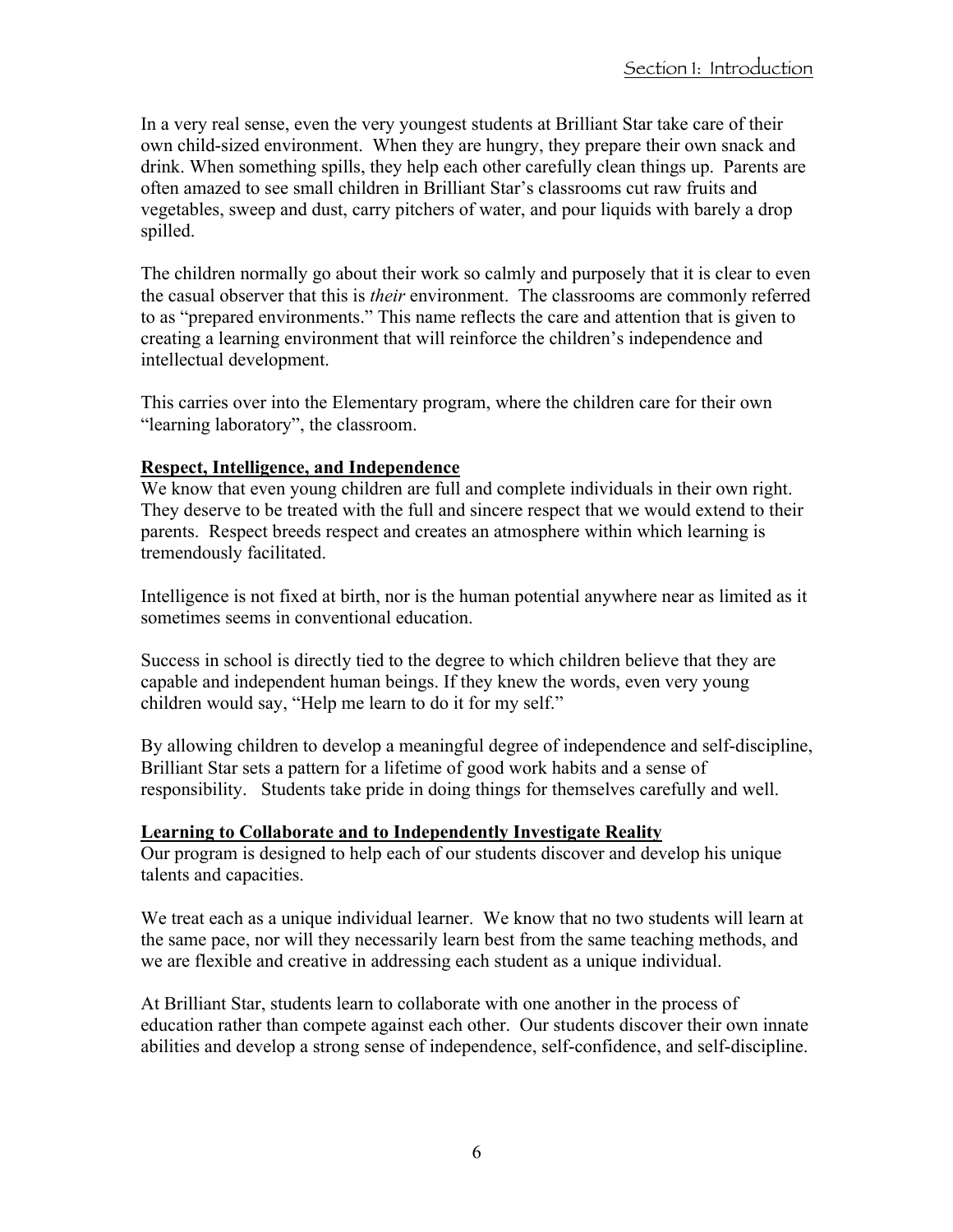In an atmosphere in which children are given the freedom to work through the curriculum as quickly as they wish and compete only against themselves, they learn not to be afraid of making mistakes. They quickly find that few things in life come easily, and they can try again without fear of embarrassment.

One way of thinking about the difference between our approach and one that is more conventional is to consider that while learning the right answers may get our children through school, learning how to become life-long independent learners will take them anywhere! Our children are learning to think, observe, and reflect; not memorize and quickly forget.

Rather than present students with loads of right answers, their teachers ask the right questions and lead the children to discover the answers for themselves. Learning becomes its own reward, and each success fuels the desire to discover even more.

Elementary students at Brilliant Star are encouraged to do their own research, analyze what they have found, and come to their own conclusions.

The teachers encourage our children to think for themselves and become actively engaged in the learning process.

#### **Mastery, Freedom of Movement and Independently Chosen Work**

One of the fundamental tenants of our curriculum is that given the opportunity, each child has the potential for mastery of nearly all subjects to which he is exposed. Conventional education greatly underestimates the potential of the child. We recognize that one of the basic human needs is the drive for self-perfection. Children will choose work that fulfills particular needs, and set out to achieve perfection. At Brilliant Star, the students are free to move about, working alone or with others at will. They may select any activity that they have been presented and they may work with it as long as they wish, so long as they do not disturb anyone or damage anything, and so long as they respectfully return it to its place. They may return to activities as often as they wish, and it is through repeating the activities that they achieve mastery. Part of the teacher's role is to spark the child's interest in areas of the curriculum towards which they may not naturally be inclined, and to guide the child towards mastery in all areas.

#### **The Integrated Curriculum**

Classrooms at Brilliant Star are organized into several curriculum areas, which include language arts (reading, literature, grammar, creative writing, spelling, and handwriting), mathematics and geometry, every day living skills, sensory awareness exercises and puzzles, geography, history, science, art, music, and movement. Most rooms will include a classroom library. Each area is made up of one or more shelf units, cabinets, and display tables with a wide variety of materials on open display ready for use as the children select them.

Brilliant Star's curriculum is organized into a spiral of integrated studies, rather than a conventional model in which the curriculum is compartmentalized into separate subjects,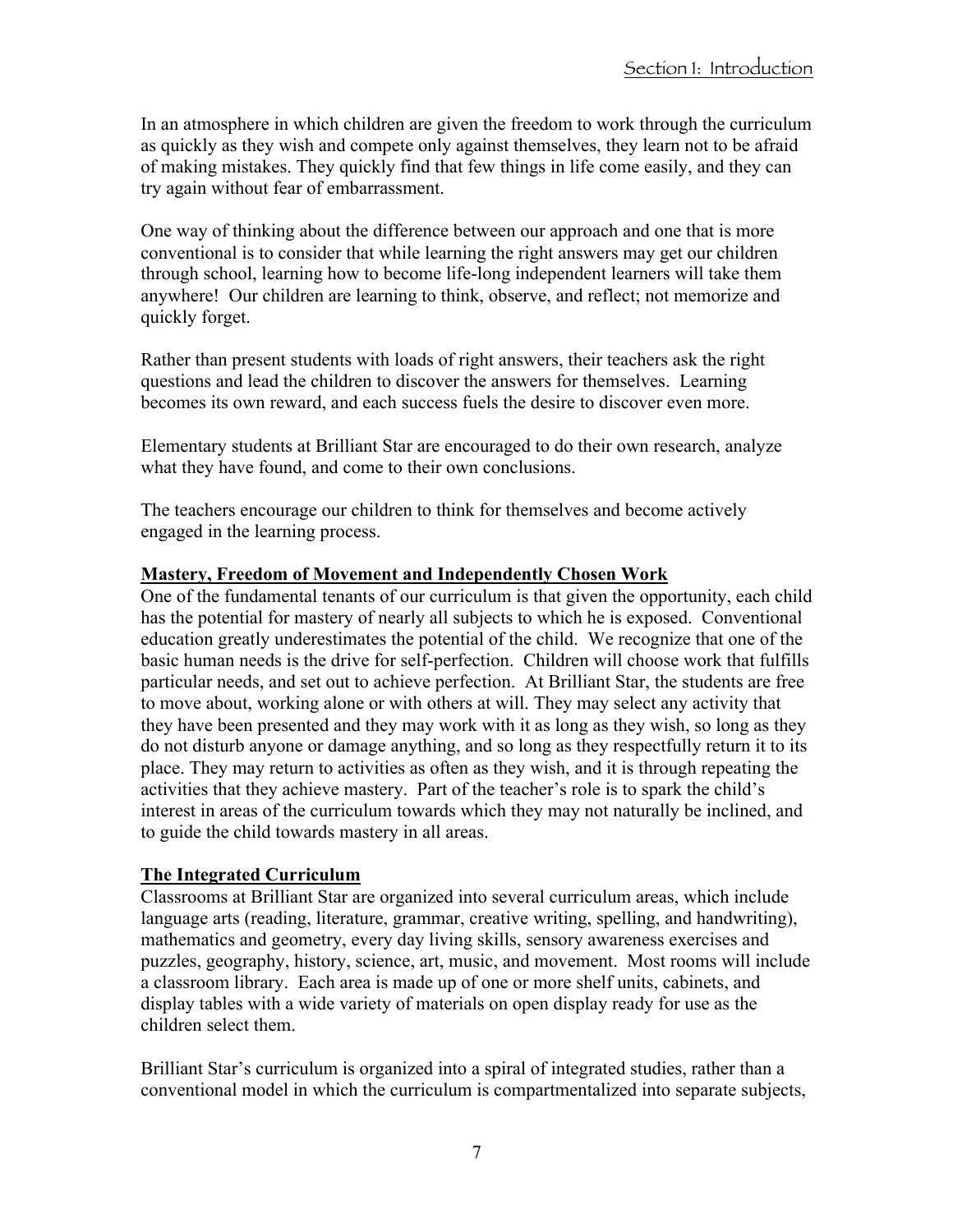with given topics considered only once at a specific grade level. In the early years, lessons are introduced simply and concretely and are reintroduced several times over succeeding years at increasing degrees of abstraction and complexity.

The course of study uses an integrated thematic approach that ties the separate disciplines of the curriculum together into studies of the physical universe, the world of nature, and the human experience.

Literature, the arts, history, social issues, science and the study of technology all complement one another. This integrated approach is one of Brilliant Star's great strengths.

Although this integrated approach takes place at all levels, it is more easily seen at the elementary level. The integrated approach is one of its fundamental features. As an example, when students study Africa in world history, they will also read African folk tales in world literature, create African masks and make African block print tee-shirts in art, learn Swahili songs in music, and make hieroglyphic calendars in math, as well as study African animals in zoology. And all of this will take place seamlessly.

The same is true in our science curriculum, where principles of physics, chemistry, the earth sciences, botany, and zoology are woven together. At the Primary and Elementary levels we place far greater emphasis on the sciences in general than is common in most conventional curriculums.

#### **Second Languages**

Second languages are taught to children at an early age in the same way they learn their first language – through immersion. One of the functions of the classroom Assistant is to interact with the children using a second language. Mandarin is Brilliant Star's second language. Mandarin is the most widely used language in the world, spoken by more that one-fourth of the planet's peoples. It is recognized as a language of increasing importance in the coming decades.

(While we use the phrase "second language", we also recognize that many of the children at Brilliant Star already speak two languages.)

#### **Typical Class Size**

At the Toddler level, the class size is typically twelve to fourteen children. At the Primary and Elementary levels, the class size is twenty to twenty-five children representing a three-year age span. All classes are typically taught by an AMI/AMS certified teacher and an assistant.

Primary and Elementary parents often wonder if it would not be better to organize classes into smaller groups, but there is actually a great deal of research, thought, and successful experience behind this particular model. The key is to remember that in such childcentered classrooms, the teacher is neither the focus of attention nor the sole source of instruction. The children are learning on their own, by independent discovery and from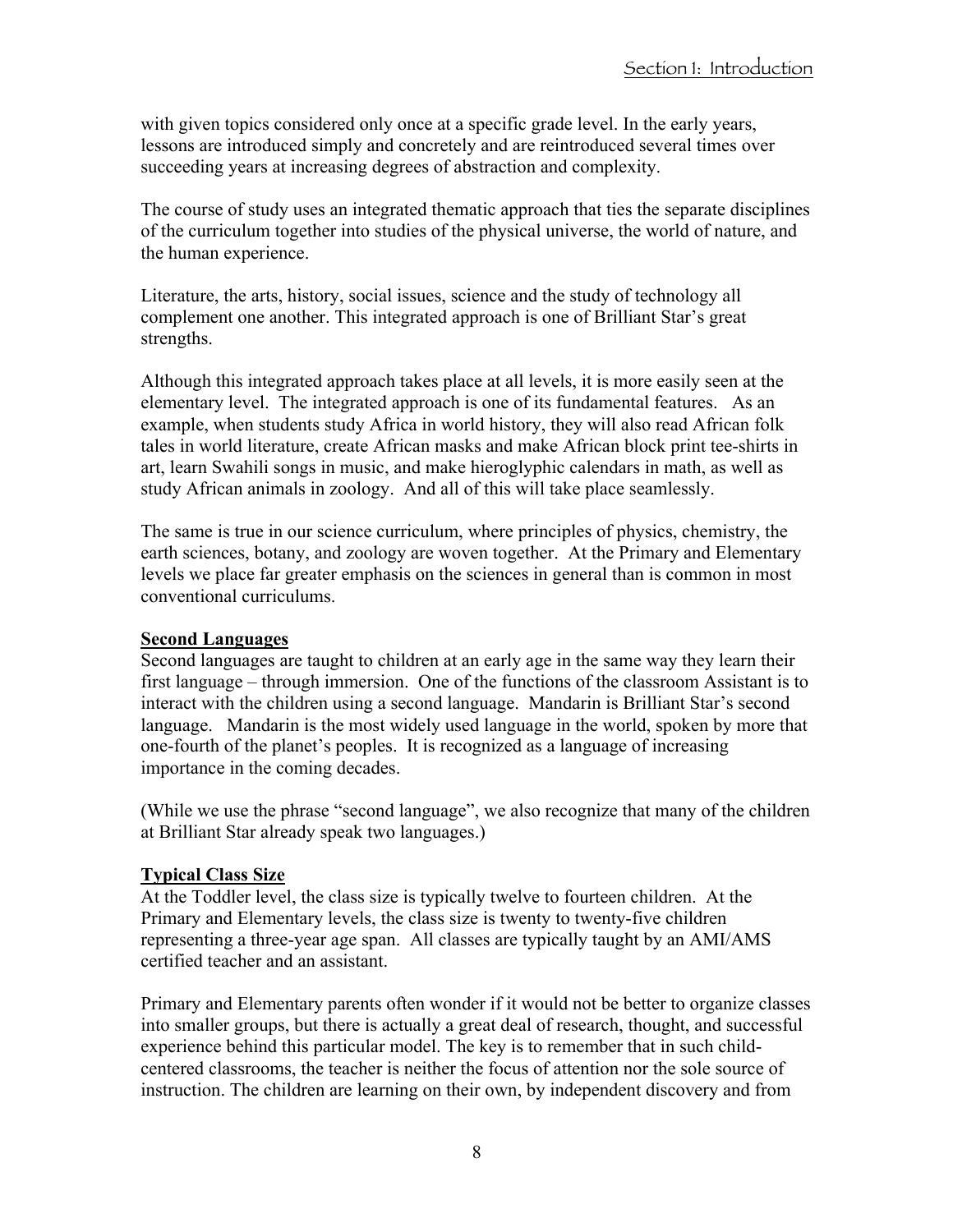each other, as well as through lessons presented by the teacher, and through the specially designed materials.

This approach allows the children to explore and learn independently as much as possible. The stimulation of older children and the encouragement of their peers fuel this process. All so often the best teacher of a four-year-old is an older child rather than an adult. Children learn from one another. We create classes of twenty-five to thirty-five to ensure that each child will have enough classmates of the same sex and age group, as well as the stimulation of the older children.

#### **A Three-Year Age Span**

At the Primary and Elementary levels, Brilliant Star's classes are organized to encompass a three year age span, which allows younger student to experience the daily stimulation of older role models, who in turn blossom in the responsibilities of leadership. Students not only learn "with" each other, but "from" each other.

Some parents worry that having younger children in the same class as older ones will leave one group or the other short changed. They fear that the younger children will absorb the teachers' time and attention, or that the importance of covering the "kindergarten" curriculum for the five-year-olds will prevent teachers from giving the three and four-year-olds the emotional support and stimulation that they need. Both concerns are understandable, and easily addressed.

Working in one class for two or three years allows students to develop a strong sense of community with their classmates and teachers. The age range also allows accelerated learners the stimulation of intellectual peers, without requiring that they skip a grade and feel emotionally out of place.

Each class is an essentially stable community, with only the older third moving on to the next level each year. At each level within Brilliant Star, the curriculum and methods are logical and consistent extensions of what has come before.

#### **Meeting the Needs of So Many Different Children**

Brilliant Star teachers play a very different role from those played by conventionally trained educators. While the stern disciplinarians of the past may be an endangered species, many teachers today remain focused on maintaining order and on covering a predefined curriculum that is not necessarily tailored to the needs of the individual child. Most see their role as dispensing facts and skills to complacent students.

The role of the teachers at Brilliant Star is that of facilitators and guides. The teacher is usually not the center of attention and will not normally spend much time working with the whole class at once. Her role centers on reviewing the progress and needs of each individual child on a daily basis, and preparing and organizing appropriate learning experiences to meet the needs and interests of each child in the class.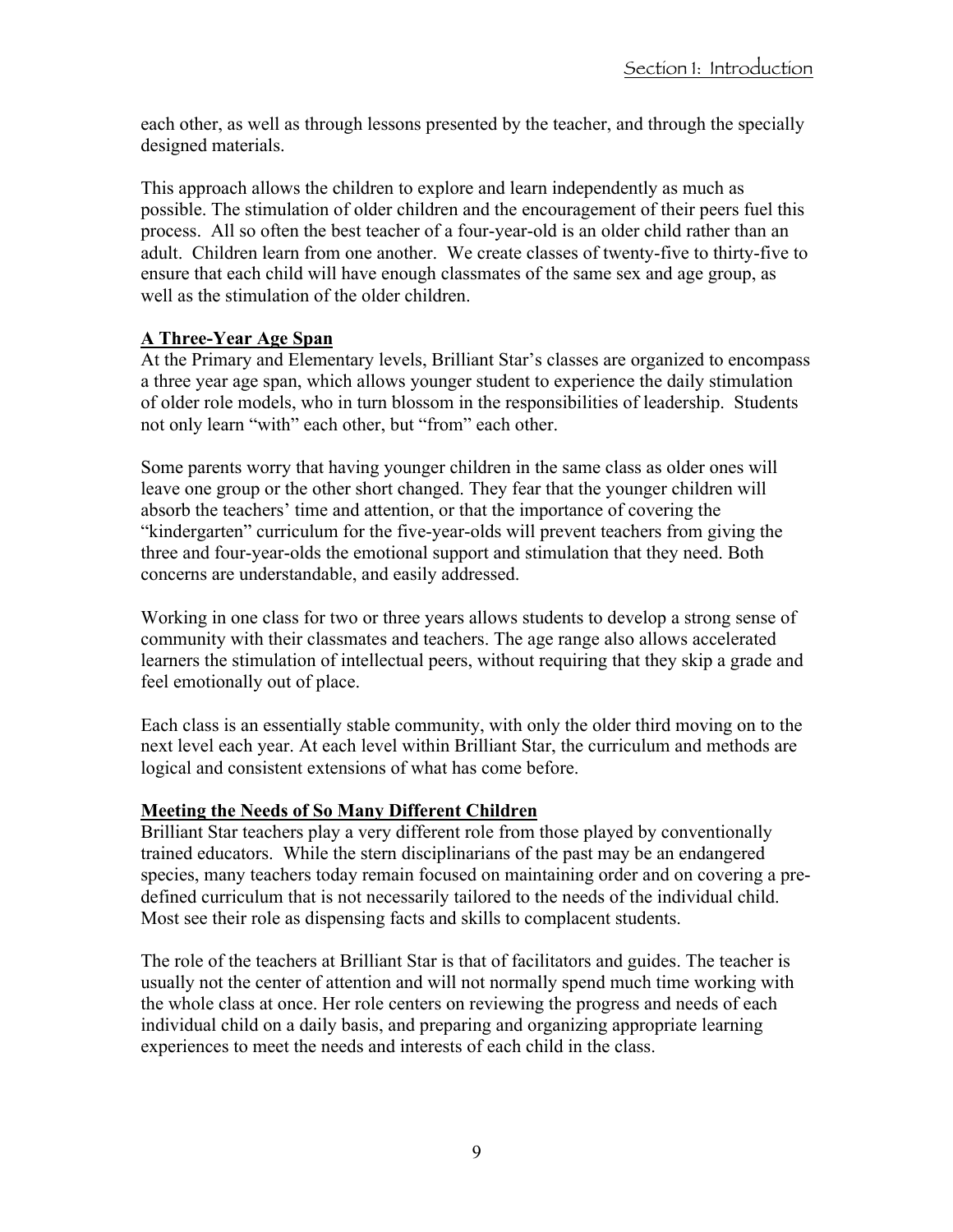The teachers usually present a lesson to one or more children at a time in a quick, efficient presentation. The objective is to intrigue the children so that they will come back on their own to work with the materials. Lessons center around clear and simple information that is necessary for the children to be able to do the work on their own.

The teachers closely monitor their students' progress, keeping the level of challenge high. Because they come to know the children so well, the teachers at Brilliant Star can use special materials for individual needs to enrich the curriculum and provide alternate avenues for accomplishment and success.

#### **The Classroom Materials – From the Concrete to the Abstract**

The basis of our approach is the simple observation that children learn most effectively through direct experience and the process of investigation and discovery. In her studies of children's learning, Dr. Maria Montessori noted that most children do not learn by memorizing what they hear from their teachers or read in a text, but rather from concrete experience and direct interaction with the environment. Children need to manipulate and explore everything that catches their interest.

This led Montessori to emphasize the overriding importance of concrete learning apparatus and to the development of the materials for mathematics, sensory development, language, science, history and geography that fill the classrooms.

The learning materials are not the method itself, but rather tools that we use to stimulate the child into logical thought and discovery. They are provocative and simple, each carefully designed to appeal to children at a given level of development.

Each material isolates and teaches one thing or is used to present one skill at a time, as the child is ready. Montessori carefully analyzed the skills and concepts involved in each subject and noted the sequence in which children most easily master them.

To facilitate the prepared order of the environment, the teacher arranges the materials on the shelf following their sequence in the curriculum flowchart. The materials are displayed on low open shelves that are easily accessible to even the youngest children. They are arranged to provide maximum appeal without clutter. Each has a specific place on the shelves, arranged from the upper-left-hand corner in sequence to the lower right. Materials are always arranged in sequence, from the most simple to the most complex, and from the most concrete to those that are the most abstract.

At the Elementary level, the classroom is comparable to a working laboratory, in which the child, like a scientist in her lab, collects all she needs to carry out her work. There is a constant interplay at this level between the concrete and the abstract.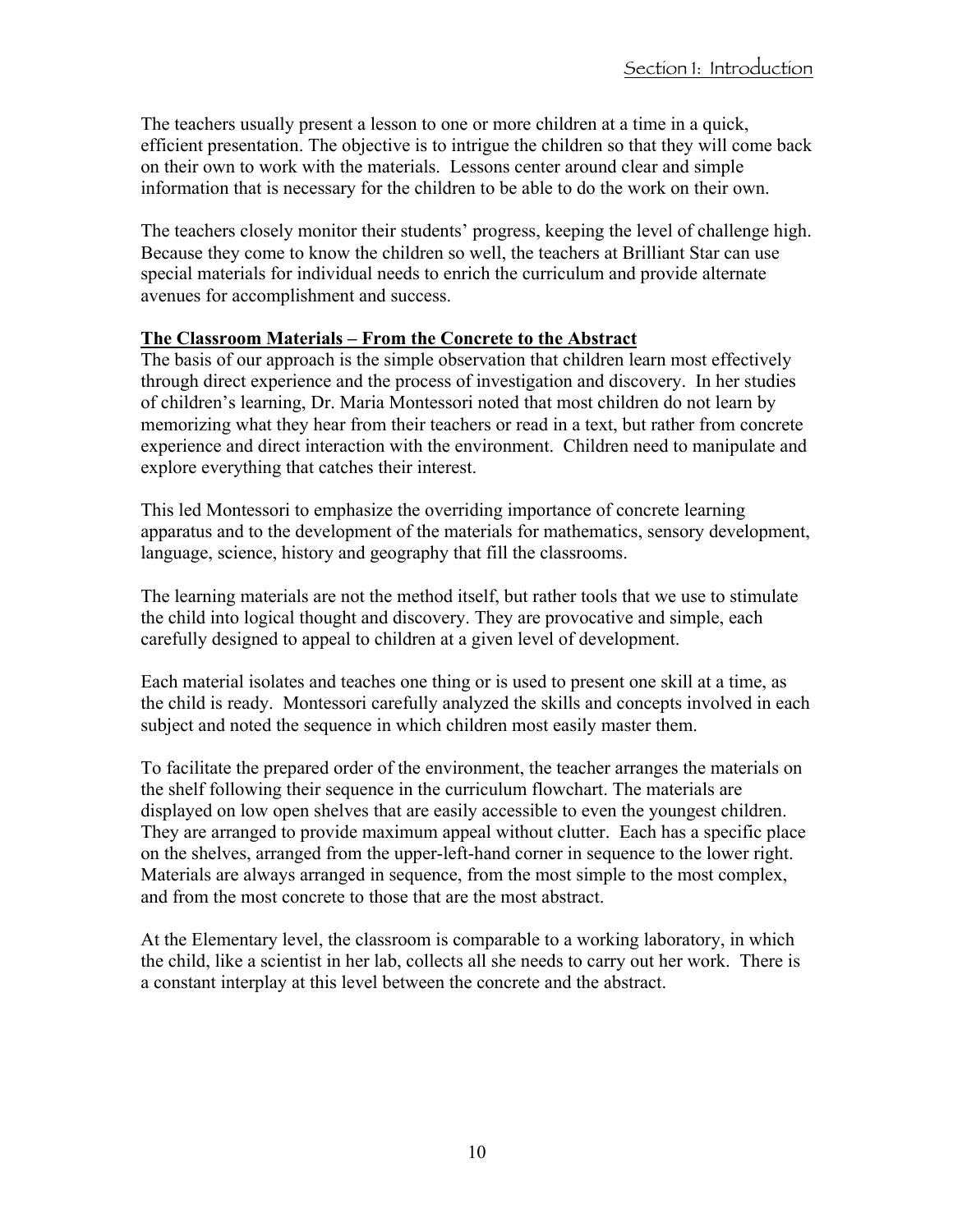#### **Preparing Tomorrow's Creative Thinkers Today**

In a world of rapid change and new discoveries, we can only guess the skills our children will need to succeed in the  $21<sup>st</sup>$  century. Now more than ever, the essential lesson is learning how to learn.

The most important years in our children's education are not high school and college, but, instead, their first twelve years of life. This is when their sense of global understanding, their character and self-image, their basic skills and knowledge, and their appreciation for the diverse cultures and arts of the world are formed.

Brilliant Star offers our children a world-class education, along with an education of the heart, which nurtures truthfulness, trustworthiness, kindness, courtesy, compassion, selfconfidence, joyfulness and humility.

It offers them the most challenging academic program to which they can aspire, in a course of study that includes creative writing, unified mathematics, geometry, algebra, history, geography, economics, philosophy and ethics, botany and zoology, the physical sciences, foreign language study, art, music, dance and physical education.

We can see our children as they truly come to love learning and begin to discover their true potential as young men and women. Brilliant Star's goal is to nurture our children's sense of unity with all the world's peoples, their spirit of service to others, the strength of their characters and the creativity of minds.

Granted, this lies beyond the scope of conventional education, but then Brilliant Star has set out to become a rather distinguished school.

As families, we come to Brilliant Star to give our children an outstanding preparation for life.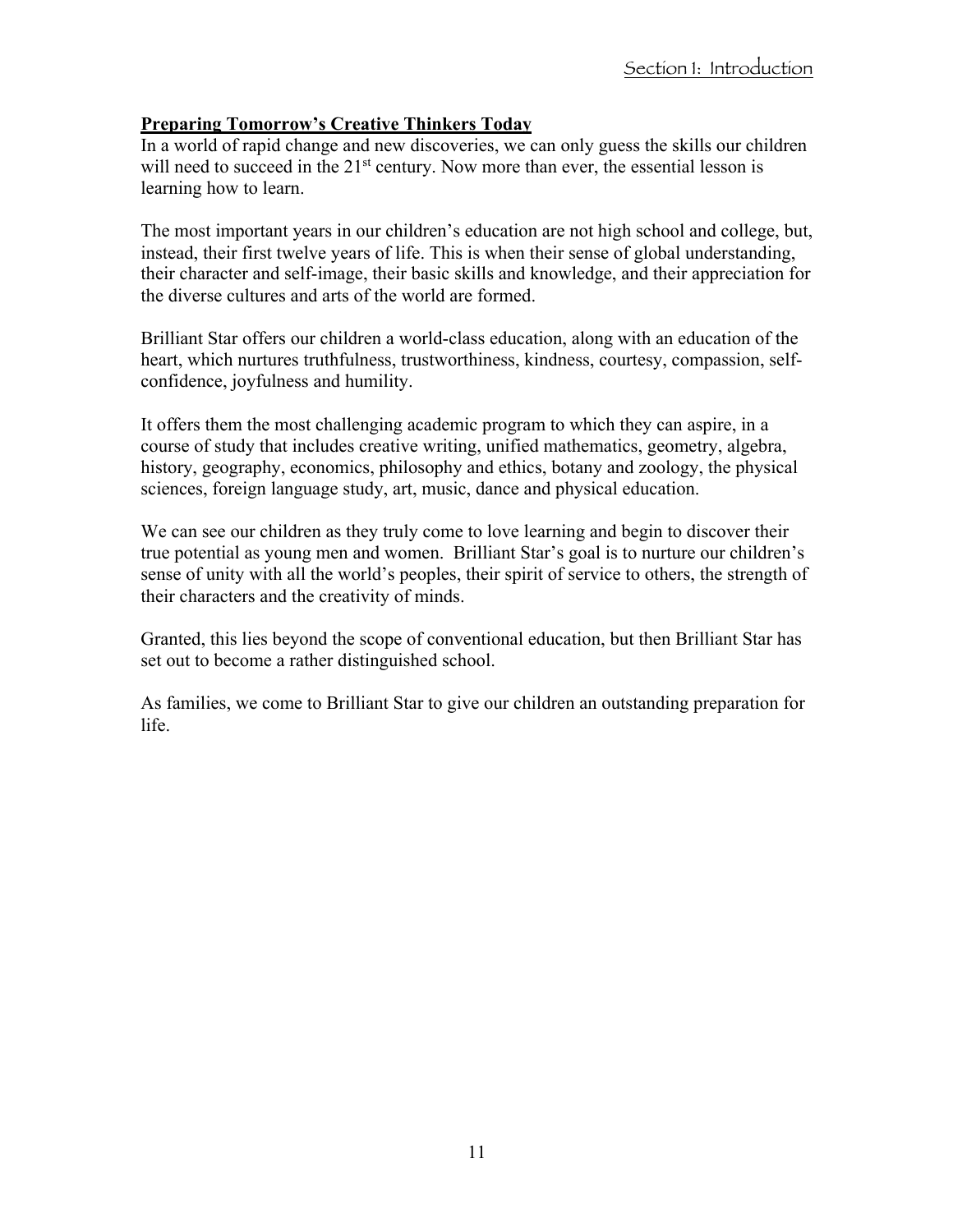### Hours – Arrival and Dismissal

#### **Program Hours**:

| $8:00 - 11:00$ or 1:00 |
|------------------------|
| $8:00 - 3:00$          |
| $8:00 - 11:15$ or 1:00 |
| $8:00 - 3:00$          |
| $8:00 - 3:00$          |
|                        |

**Morning Arrival**: All students are due in class by the above arrival times. The school assigns staff to greet children as they arrive and to assist younger children in getting to class. Please do not drop off your child more than 10 minutes early.

**Late Arrival**: When arriving 15 minutes or more late, children must check into the school office. This is important for two reasons. First, it is very distracting to the class to have children enter the classroom after class has begun. Secondly, checking into the office helps the child realize that they are late, and helps to develop courtesy and responsibility.

**Picking your child up early:** Students will be expected to stay until class is dismissed. Naturally, there will be occasions when you will need to take your child out of school early for a doctor's appointment or similar obligation. To ensure that your child will be ready, please send a note to the teachers letting them know the time that you will be picking her up and the reason you will be picking her up early.

### The First Days of Class

Initially, it can be difficult for parents and children to separate at the beginning of the school year, and even after holidays. If this is your child's first year at Brilliant Star, we encourage you to visit the campus frequently before school to allow your child to become familiar with the new setting so that transitioning into Brilliant Star will be smooth and joyous. Come have a picnic one weekend. Walk the grounds. Be reassuring as you talk with your child about her new school. There will be an Open House for parents before school starts so that they can become familiar with the routines. There will be day for new students to visit the classroom and meet their new teachers before school starts.

As the developmental needs and characteristics of Toddler, Primary and Elementary children differ greatly, so do their environments. Accordingly, the procedures for the first days of school differ between these environments.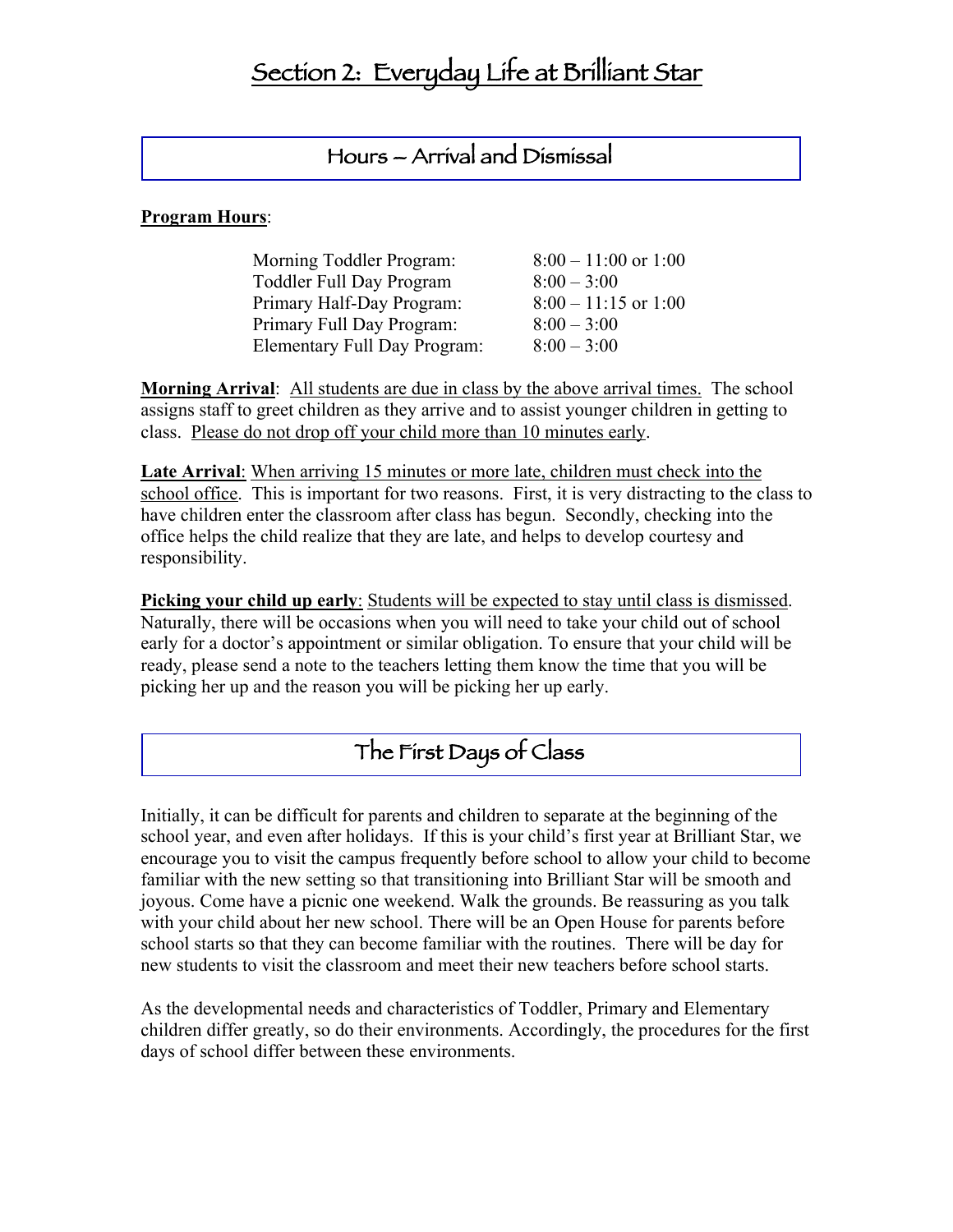For Toddlers, parents are encouraged to come into the classroom and stay until their child is feeling comfortable. Parents transition themselves out of the classroom over a period of time that varies in length from child to child. Parents will be given guidelines on how to make this a smoother transition.

For Primary students we have found that a short and positive good-bye is easiest for the child. The prolonged or lingering good-bye often makes the separation more difficult. It is very important to reassure him about where you will be during the day, and by what time you will pick him up. The teachers are wonderful in helping children through these situations.

For Elementary students, during the first week they may be walked to the classroom door by their parents if they prefer. After the first week of school, all Elementary students should be dropped off at the front gate and make their way to the classroom without their parents.

### Attendance & Reporting Absences

All Brilliant Star students, even our youngest, are expected to attend school on a daily basis, arriving at the designated arrival times, before the start of class.

Students are expected to be in class by the start time and to be present in class for the full session. Late arrival is disruptive and inconsiderate to the rest of the class, and nothing can be more disruptive to a child's education than irregular attendance. Consistency and routine are important to every child's development, but they are especially important for toddlers, primary and elementary students.

We depend on your family's full support in this area. If we find that your child is arriving late more than three times in three months we will need to meet to work out a solution.

It is understandable that every once in a while we all love to take a little vacation from school. While we are fairly understanding and supportive, it is still important that you keep your child's absences from school to a minimum. Please call the school in the morning if your child is sick or will be missing school for any reason.

Although our program is individualized, it still depends upon consistency and continuous progress. Every time a child misses school for whatever reason there is a period of readjustment as she tries to get back into the routine of her work. The longer the absence, or when a child consistently misses a day or two of school here and there, the more detrimental it becomes to his educational development.

Whenever your child needs to be excused early from school, please send in a note to the teachers indicating the reason for the early dismissal and the time when you will want them to be excused from class.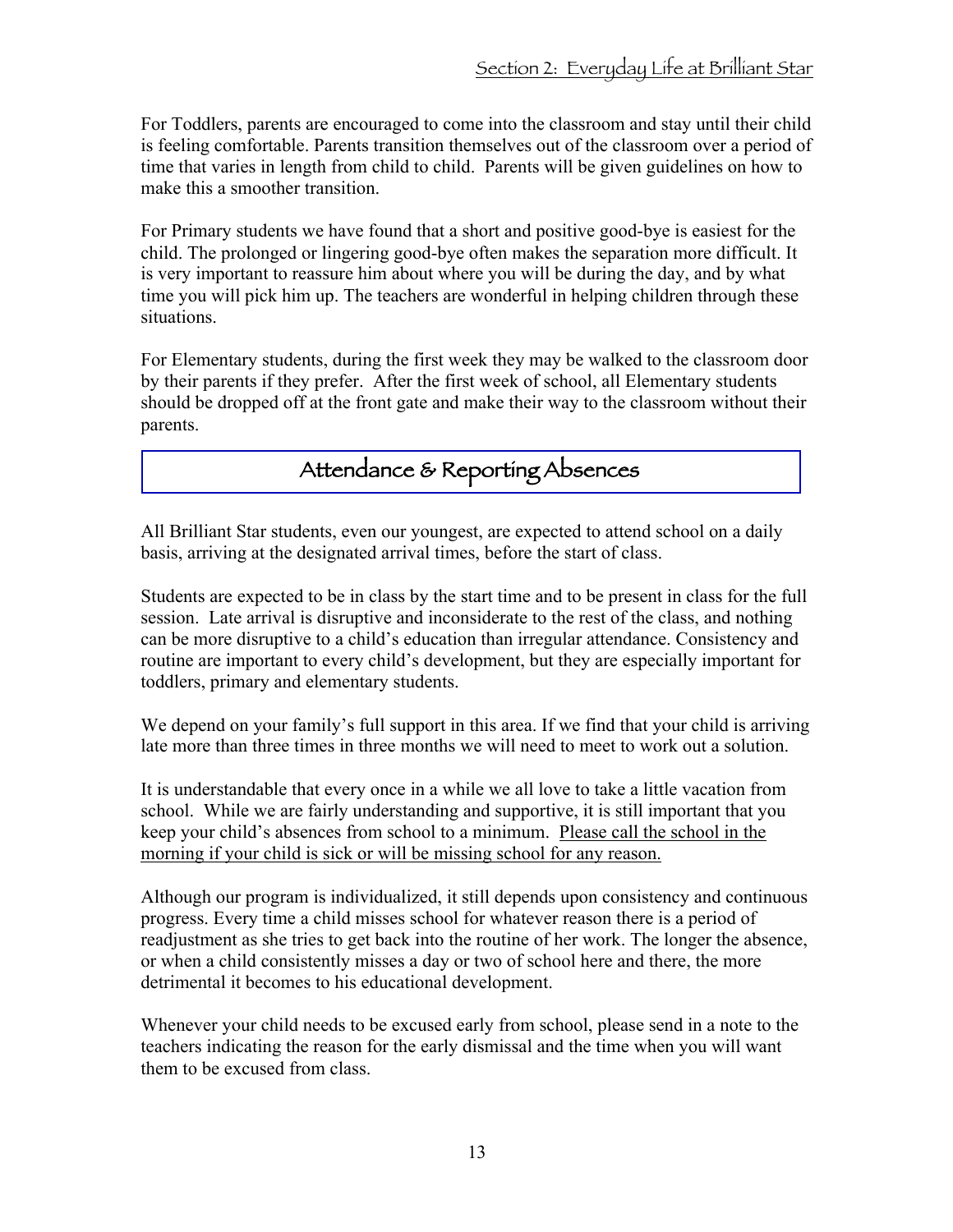### Tropical Storms and Typhoons

In keeping with standards in the CNMI, school will close when we enter tropical storm Condition 1 or typhoon Condition 1. This is in keeping with the standards of the CNMI government. Parents will need to come and pick up their children early if we enter Condition 1 prior to the end of the school day. The early pick-up will be announced via email and social media post.

Parents will be informed as to when school is resuming by the following methods:

- 1. A message will be placed on the answering machine at school stating the date of the announcement and whether school will be in session that day.
- 2. Emails and posting on social media.
- 3. Parents who cannot be contacted by telephone due to power or phone service being down, or for other reasons, will be encouraged to check the answering machine each day for announcements.

Some Definitions

|                 | Condition $1 -$ Arrival expected within 12 hours |
|-----------------|--------------------------------------------------|
|                 | Condition 2 – Arrival expected within 24 hours   |
|                 | Condition $3$ – Arrival expected within 48 hours |
|                 | Condition 4 – Arrival expected within 72 hours   |
|                 |                                                  |
| Tropical Storm: | Maximum sustained winds $\geq$ 40 mph            |
| Typhoon:        | Maximum sustained winds $> 75$ mph               |
| Super typhoon:  |                                                  |

### Cartoons, Superheroes & Fantasy Characters

Children at a young age are naturally inclined towards discovering reality. In fact, all things are reality for the young child, and they have difficulty distinguishing between what we adults would call "reality" versus "fantasy".

Many educators are now beginning to see that the "fantasy" that we provide to children through cartoons, superheroes and other fantasy characters, are an adult imposition on the child's mind. That is, the child would not typically create such things on their own. If you watch your child, when they participate in "pretend" play, you will find that they spontaneously recreate reality. The subject of their play is the events in their day, their parents' day, and subjects from the world around them. Rarely will they spontaneously create fantasy characters.

Imagination is an important quality of the mind to nurture. We define imagination as the ability to create mental images. Truth and reality are the basis from which clear images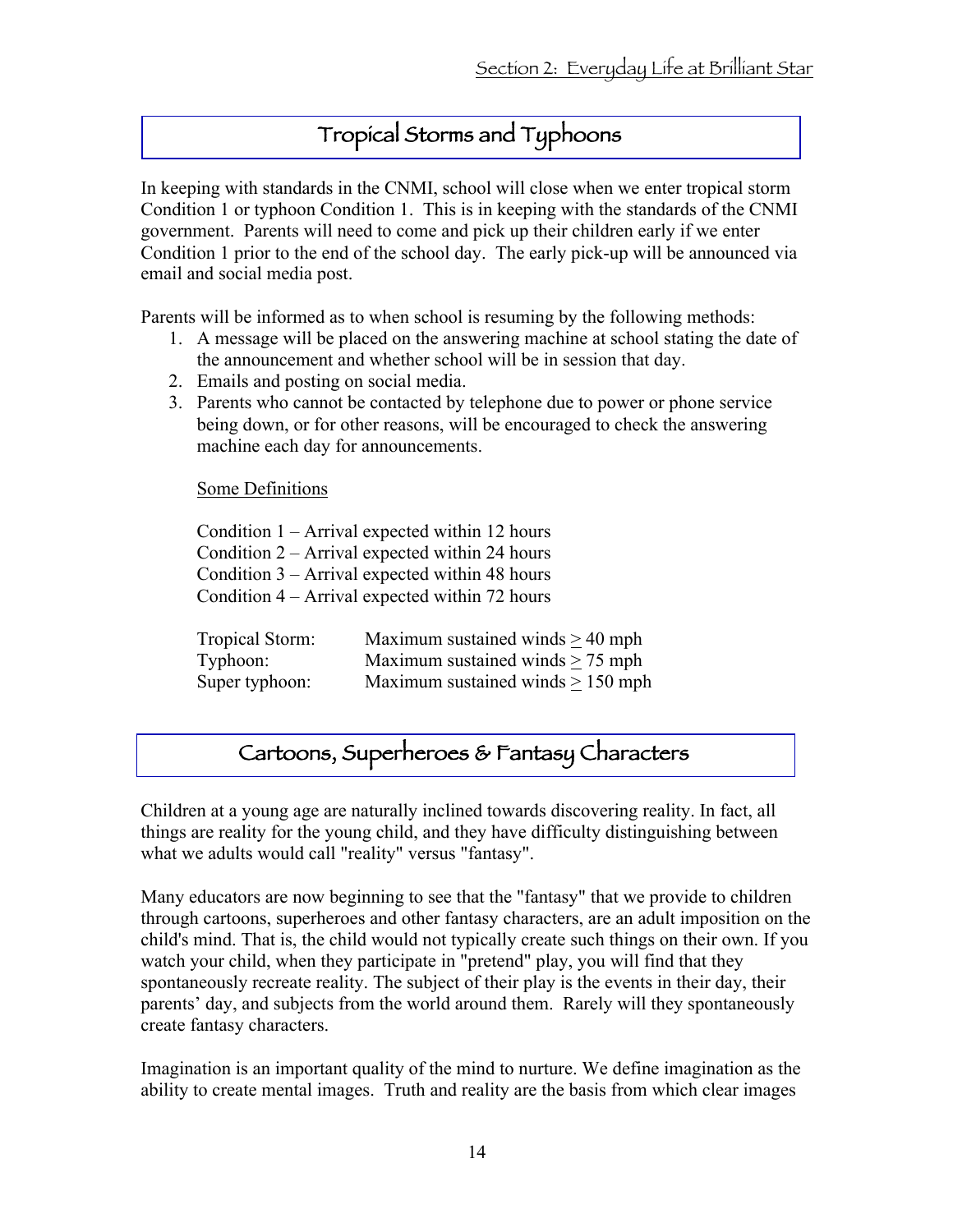can be made. Imagination is the power of the mind to venture beyond what is clear and concrete. Fantasy and imagination are two separate things. Imagination is when the mind is used to create from the basis of reality.

Scientific progress is possible because our imagination has conceived something based in the intellect but not yet in reality. Our teachers make every effort for the children to have an attachment to reality so that imagination can take flight. We often see the use of imagination in children under the age of six, yet their natural work and their primary task at this age is discovering reality.

Reality is full of wonder -- it's the first time the child is seeing it. And, he tends to want more and more. The child does not need untruth and fantasy. We help the child by not hindering his perception of reality.

The most prevalent forms of fantasy that our children are exposed to are cartoons and superheroes. You may have noticed that many of these characters rely heavily on aggression and violence to solve problems. If your child is watching cartoons, you may wish to watch one with her, just to get an idea of how many acts of violence she is seeing in these cartoons.

Brilliant Star, especially from birth to six years of age, emphasizes gaining an understanding of reality. Furthermore, the underpinnings of all of our efforts to use education as a tool for establishing peace. Montessori education discourages introducing adult created fantasy themes into the child's world.

These are some of the reasons that schools such as Brilliant Star ask that children not be sent to school with any items, such as clothing, shoes, backpacks, or lunchboxes with cartoons, superheroes, fantasy characters or violent themes on them.

### Dress Code

Brilliant Star has adopted a set of standard school uniforms. Uniforms have been adopted for several reasons. Uniforms help ensure that each child feels comfortable with what they are wearing in relation to their classmates. This becomes even more important as the economic diversity of the school community increases. Uniforms ensure that appropriate attire is worn to school. They also simplify preparing for school each day, and also eliminate many of the distractions associated with choosing clothing, which become particularly more acute as children grow older. Uniforms help children identify themselves with the school community.

The Brilliant Star uniform consists of:

- Shirts embroidered with the school logo
- Shoes and socks of your choice (as long as they do not have cartoons, superheroes or fantasy characters on them).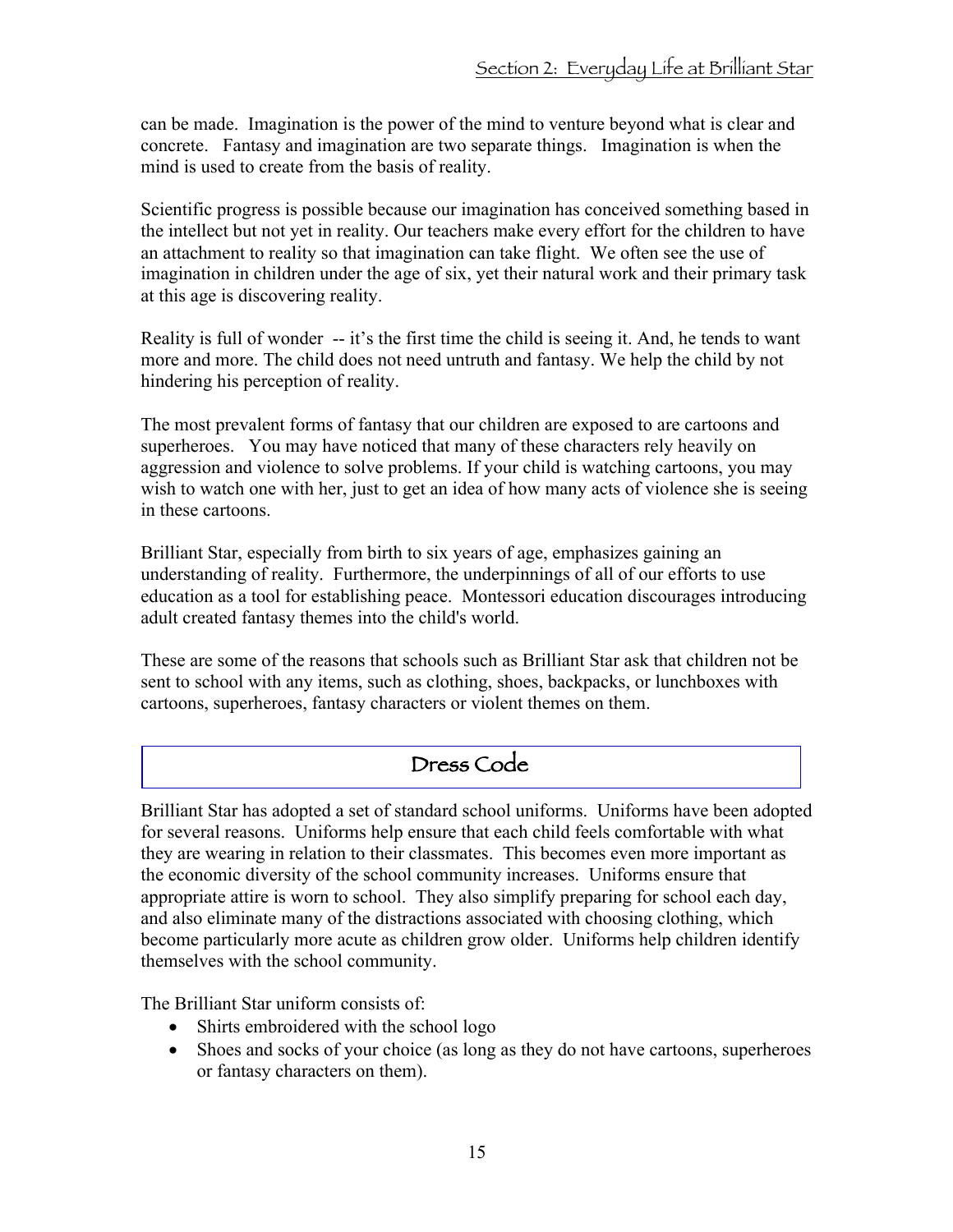The shirts are ordered by the school and will be made available at cost. We are asking all families to purchase at least four or five shirts per child so that a clean outfit can be worn each day.

Even young children should dress in clothing that they can put on and fasten for themselves: pullover shirts, elastic waistbands, Velcro sneakers, etc.

Children should wear clothing that is neat, comfortable and clean.

Please do not allow your child to come in wearing:

- Clothing with holes or tears
- Oversized shirts, pants or shorts
- Clothing that leave shoulders, midriffs (belly buttons) and backs bare
- Clothing imprinted with cartoons, superheroes and fantasy characters
- Shoes imprinted with cartoons, superheroes and fantasy characters
- Hats inside the school buildings

### What to bring to School

Your child should bring the following items on the first day of school:

- **All children:** 
	- o An extra school uniform
	- o Indoor shoes with soft soles (this is for the children's safety, as a glass or bowl is occasionally broken during work)
	- o Sunscreen and a hat for outdoor activities
- Toddlers:
	- o Several extra diapers and wipes
	- o One photo of the child, which will be used to identify their cubby
	- o One photo of the child with his family, which will be placed in the photo album for the children to look at any time
- Elementary:
	- o Backpack or satchel or waterproof bag for carrying materials home
	- o A pencil case
	- o Two pencils and an eraser
	- o Crayons (16 or 24 pack)
	- o Colored pencils

You may wish to clearly mark all items with your child's name.

Please do not send your child to school with markers, stickers, candy or toys.

Please do not send your toddlers and primary children to school with backpacks. All materials are provided for them in the classroom, and the only thing they may need to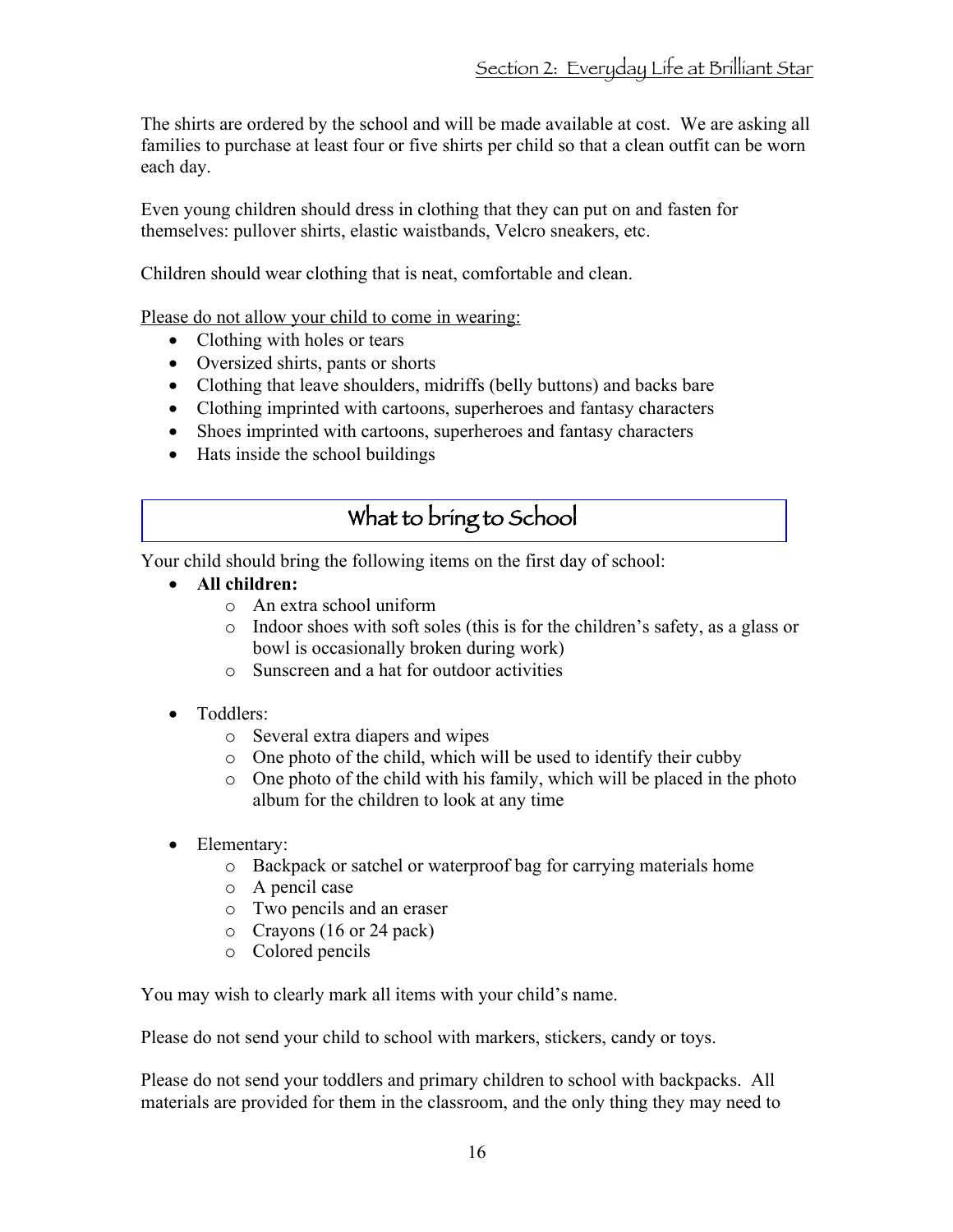carry is a change of clothing and lunch. The toddler and primary classrooms do not have extra space for backpacks.

#### Lunch

In the Primary classroom, lunch is a peaceful time during which the children often listen to various musical compositions. At the Elementary level, lunch is a time for continued social gathering.

Full-day students can order school lunch for \$0.75. School lunch is provided by a caterer selected by PSS. Orders for lunch can be made in advance or daily before 8:30 a.m.

Students can also bring home lunch. Please do not send your child with lunch-boxes with cartoons, superheroes or fantasy characters.

Cups and cutlery are provided. Please include a reusable freezer block to keep perishables fresh.

Brilliant Star places great emphasis on the importance of good nutrition as the first step to a lifelong wellness education program. Lunch is an important part of not only your child's school day, but of her health education, and we count on you to work with your child to teach her about health and nutrition.

We all want to pack lunches that our children will eat. The challenge is to help them discover that wholesome, low-fat sugar-free foods can taste even better than junk food and don't have the negative effects on our bodies.

Please do not send your child in with sugary desserts or drinks. Please, NO SODAS! At Brilliant Star, the children tend to quickly develop the habit of drinking water. If you do want to send in a prepared drink, read the labels and look for 100% pure fruit juices.

All uneaten foods that can be contained will be sent home. You'll want to monitor your child's lunch box to see what they like and dislike, and to determine the correct amount of food to pack. We appreciate your care in preparing a good lunch.

Unfortunately, in the Primary Classroom, it is not possible for the school to heat up children's lunches. If your child requires a hot lunch, please send the food with a "hot pack" or in a thermos. However, be aware, that food that is left warm for several hours can go bad. In the Elementary classroom, a microwave oven will be available to warm up lunches.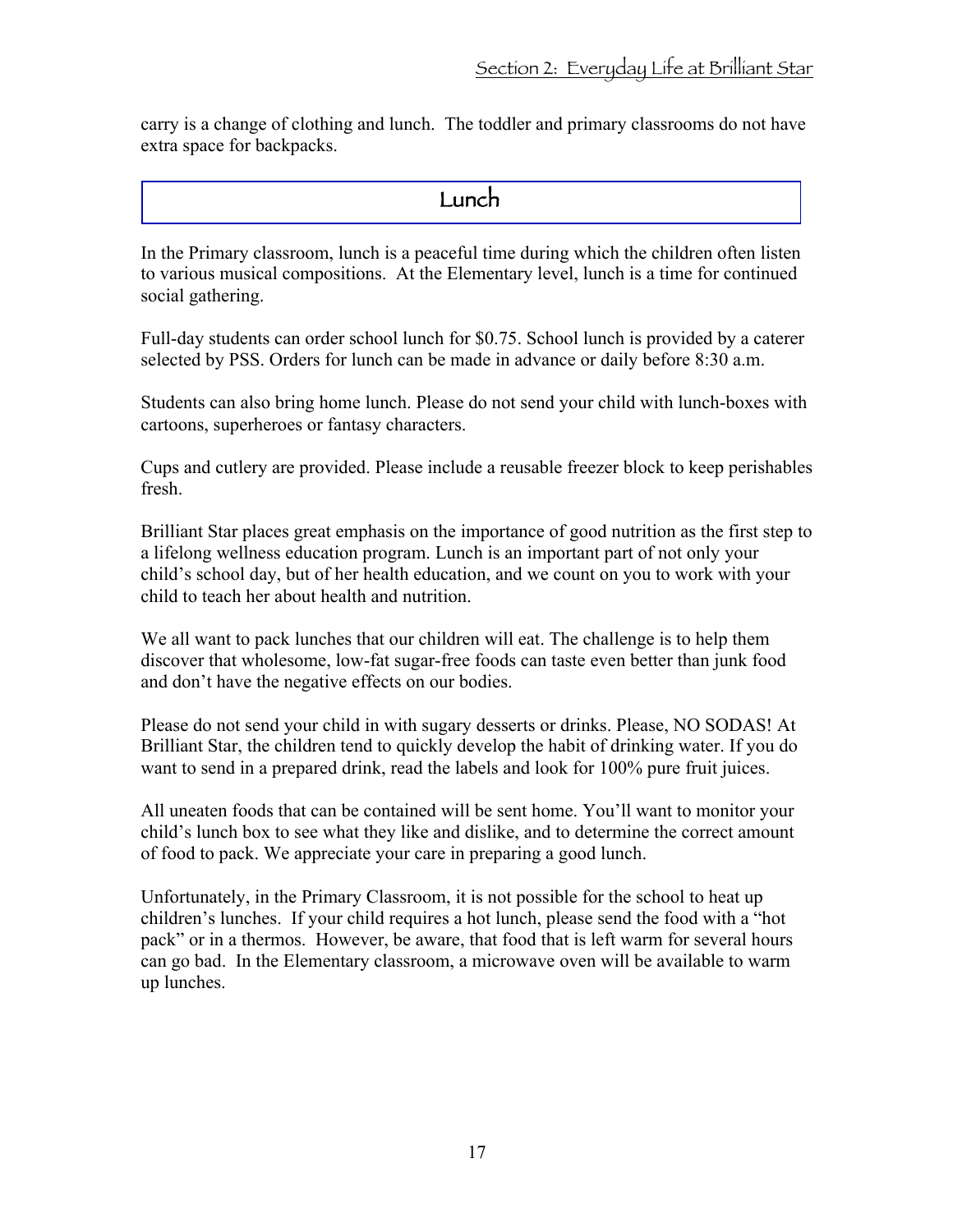#### Snack

As part of the practical life skills of the toddler and primary classrooms, the children will prepare a snack each day. We order fresh fruits and vegetables from a local vendor and the children will prepare the food.

Special Dietary Restrictions: Some students may follow a special diet for health, religious or medical reasons. Please be sure to notify the teachers if your child should avoid certain foods. This will be taken into account in planning snacks or on days when the class prepares its own lunch.

### Birthday Celebrations

A child's birthday is a time of celebration and we welcome the opportunity to celebrate this occasion with your child in the classroom. The celebration in the class revolves around the child's life and special events that have occurred. Parents are encouraged to create a timeline of the child's life using one picture for each year of the child's life and anecdotes from family members. The child is welcome to bring in a simple nutritious special snack such as fruit, vegetables or dessert to share with the class. This occasion is a celebration and is not meant to be a birthday party, therefore we ask that no presents, gift bags, etc., be distributed at this time.

All birthday celebrations must be pre-arranged with the classroom teacher.

If the entire class is invited to your child's birthday party, invitations may be given out at the school. If only a few children are invited, please distribute the invitations yourself outside of Brilliant Star. Please remember children can be very sensitive and do not always understand why they have not received an invitation, so please be discrete.

### Physical Education

Physical activity not only improves health, reduces stress and improves concentration, it also promotes correct physical growth and development. Exercise has a positive influence on academic achievement, emotional stability and interaction with others. Through providing positive experiences we aim to instill a lifelong interest in physical activity.

All students are encouraged to participate to the best of their ability. The teacher will take note of any medical condition of individual children in their class (such as asthma, diabetes or epilepsy) so they can participate safely and as fully as possible.

What to bring:

- Students must have properly fitting running shoes. Shoes must be worn at all times.
- All students shall have their own water bottle. Sharing water bottles will not be allowed.
- Sun hats and sunscreen.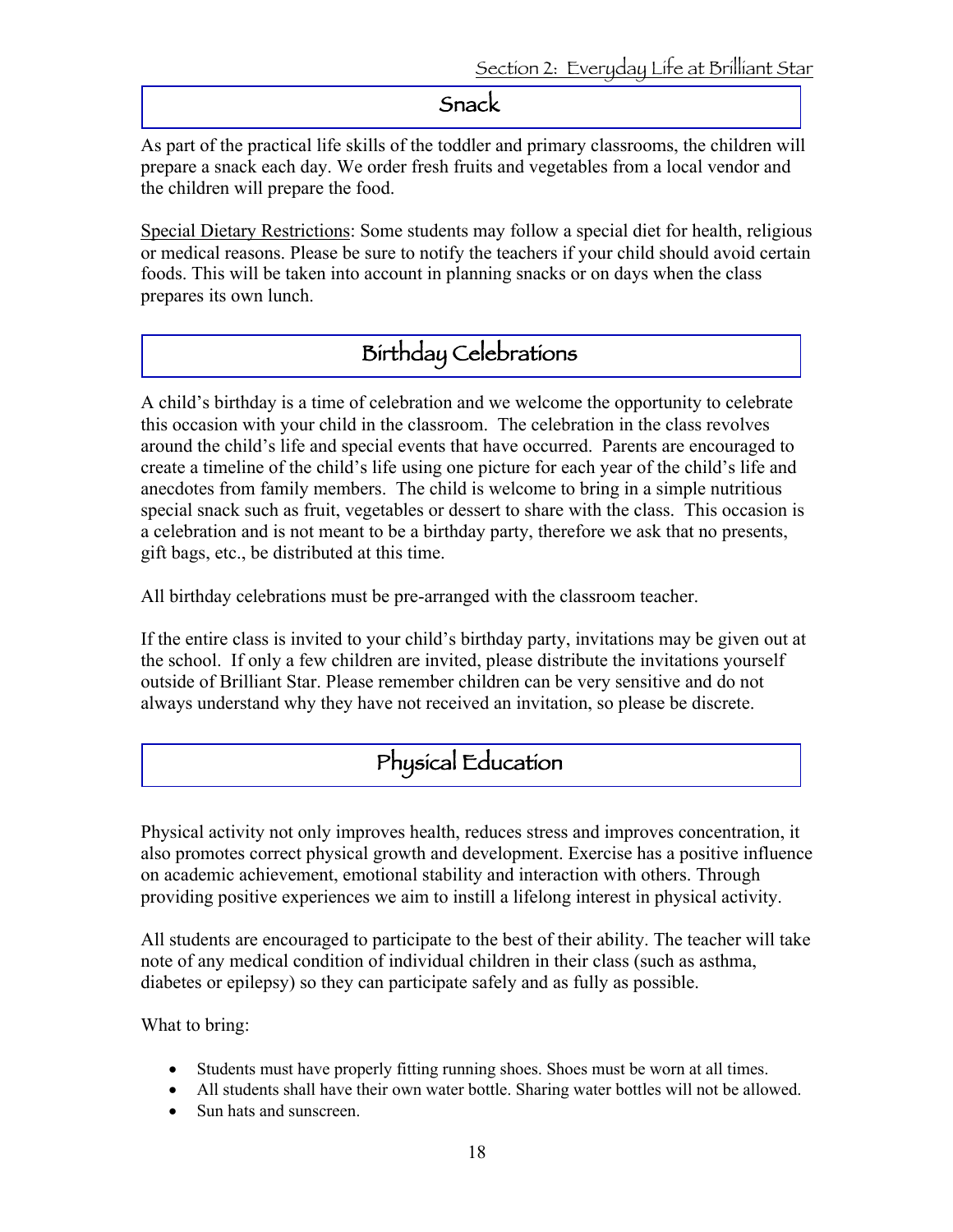#### General Points

- Jewelry (necklaces, watches, etc.) must be removed prior to PE.
- Children must bring a note from a physician if they are unable to participate due to illness or injury.
- Children not participating will remain with their class: helping in the lesson or doing PE related work.

### Freedom and Discipline

As a school that emphasizes both character development and intellectual development, Brilliant Star expects students to demonstrate kindness, courtesy, and respect toward the school and fellow students, parents, teachers, and staff.

The goals are to establish a safe, warm and caring environment within which students learn positive and appropriate ways to handle situations; to develop a strong sense of selfdiscipline, responsibility and courtesy; and to develop an atmosphere conducive to peaceful studies.

When anyone at Brilliant Star finds it difficult to follow the school's expectations about interpersonal conduct, we will quickly bring the student, family, and staff together to work toward a solution.

We follow an approach based on empowerment, mutual respect, and trust. Neither corporal punishment, nor physical or emotional intimidation, is allowed at Brilliant Star. If anyone consciously or flagrantly violates the social contract regarding safety, kindness, and courtesy, our response is to identify the appropriate and natural consequences of their actions. For example, if something is purposely broken, it must be replaced or repaired, preferably not by the parents alone, but by the students whose actions led to the damage.

At the Primary and Elementary levels, and with some older toddlers, children are aware that hitting, pushing and other similar physical acts are not acceptable expressions of emotions. Children often display such behavior out of frustration, nevertheless, the behavior is not acceptable. Brilliant Star has a "Zero Tolerance" policy towards such behaviors.

If your child displays such behavior, they will be sent home for the day. We find that this is the clearest way for children to understand that such behavior is not acceptable in social settings. When such acts occur, we help the child identify and come to terms with their own emotions that led them to display such behavior, we encourage them to take reparative action towards the other child, and we help them to understand that having to leave the school for the day is a natural consequence of the behavior they displayed. It is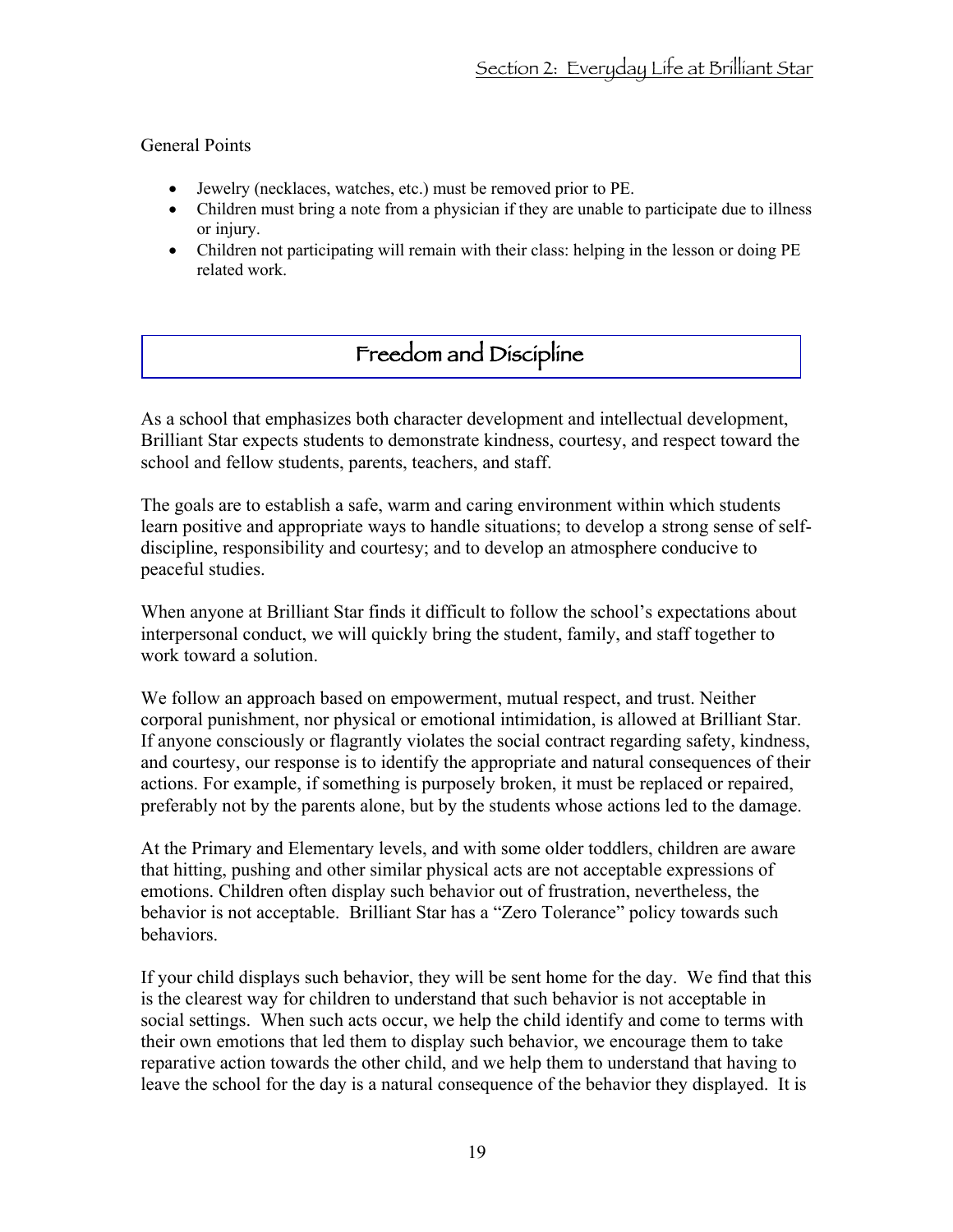usually a very positive interaction for the child that is sent home. They come to value the clear limits.

As a parent, the question that you'll face is "What do I do once I pick up my child?". Your child will look to you and your actions for guidance and for cues. It is best to avoid two extremes. First, avoid severely rebuking or reprimanding your child for her behavior. If you get a sense your child wants to talk about the incident, it is helpful to ask her about it, and how she feels about it, and what she thinks about it. You may wish to help him identify his own emotions leading up to the behavior, and ask him to suggest other ways he might deal with his emotions in the future. Finally, it helps to acknowledge the child's current feelings with a statement like "You must be sad about having to leave your friends at school," and then close with some encouragement about the future, "You may feel upset at school again. You've had a chance to think about other ways you can respond to how you feel in the future."

The second reaction to avoid is making light of the behavior, or worse, "rewarding" the behavior by taking your child somewhere special. If possible, the child should be taken home and their activities limited for the rest of the school day. The day should not become like a regular "Saturday" at home. Being at home, away from school should act as a consequence for the behavior at school. If the child is coming home and having great fun the rest of the school day with his parent or caretaker, the child's behavior is reinforced.

#### *Chronic behavior problems*

If behavior is not resolved and becomes chronic, jeopardizing the safety and well-being of children in the classroom or on the playground, or causing regular disruption to the classroom, teachers will document the issue, discuss it with the Principal, and meet with the parents to make a plan of action and possibly recommend assistance from local community health and social service agencies.

#### *Major behavior problems*

Brilliant Star considers the following to be major behavior problems:

- Interference with the rights of others, including physical abuse such as hitting, punching or kicking (and biting in elementary age children)
- Verbal abuse such as teasing, taunts, threats or intimidation
- Bullying whether by physical aggression, social alienation, or verbal aggression and intimidation
- Intentional damage to school or personal property
- Use of obscene, profane, suggestive language verbally or in writing
- Repeated disruptive or uncooperative behavior

Major behavior problems will be documented by the teacher on an "Incident Report", a copy given to the parent and a copy to the Principal. The principal, along with the teacher, parents, and student will work cooperatively to address the behavior and resolve the issue. If the issue is not resolved after a few attempts, the School may suspend or expel the student.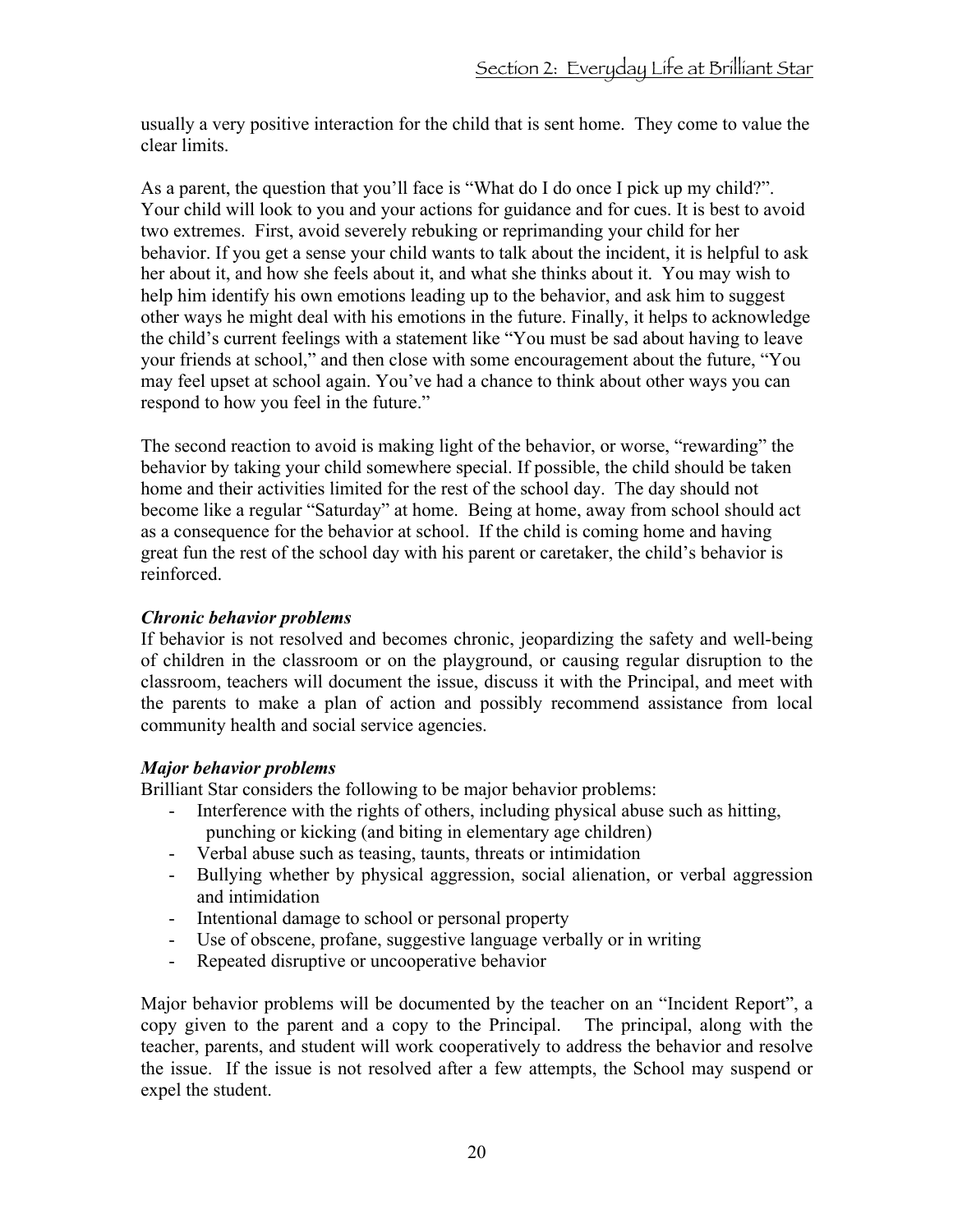### When Your Child is Ill

Brilliant Star places extreme importance on the health and safety of children, and it is the responsibility of all members of the school community – parents and teachers alike – to keep the children healthy. A child should not be sent to school if they show signs of illness or fever. Out of consideration for the other students a child should not be sent to school if they have a heavy or persistent cough, eye infection, or severe nasal excretions. Students with symptoms of vomiting, diarrhea, or undiagnosed skin rash should remain at home also. The student will be sent home if any of the symptoms appear while he or she is at school. Students with infectious diseases, such as chicken pox or strep throat, must stay out of school until the contagious stage has passed. For the sake of the other children's health, it is vital that you let the office know your child's doctor's diagnosis as soon as possible. Whenever your child is ill and won't be coming to school, please call the office between 8:00 and 9:00 a.m. to let us know that she will be absent so we don't worry.

### If Your Child Gets Sick at School

If your child ever feels ill, we will take her to the office. If she seems to be fairly sick, or if after a brief stay she feels too ill to return to class, we will contact you to arrange for her to be picked up right away. We understand how difficult it can be for working parents to break free during the day, and yet all of our children get ill from time to time. You will want to make arrangements with a friend or relative in advance.

### Emergency Care

Most of our faculty and staff are trained in first aid and CPR. In the event of any situation that requires immediate medical attention, we will want your child to see a doctor right away. Please remember to keep your emergency information form up-to-date and inform the office immediately if there are any changes in your address or phone number during the academic year. We must be able to reach you at any time during the school day. If your child needs immediate medical attention, and you cannot be reached, your enrollment agreement authorizes us to seek medical care in your name. We will take your child to the emergency room at CHC. Naturally, we will continue our efforts to contact you.

### Medication

Except under extraordinary situations, we do not to administer medication at school. Please do not send in any medication with your child, including aspirin or other over-thecounter drugs, except under a doctor's instructions as explained below. Antibiotics and other medications should be scheduled so that doses are due during hours when the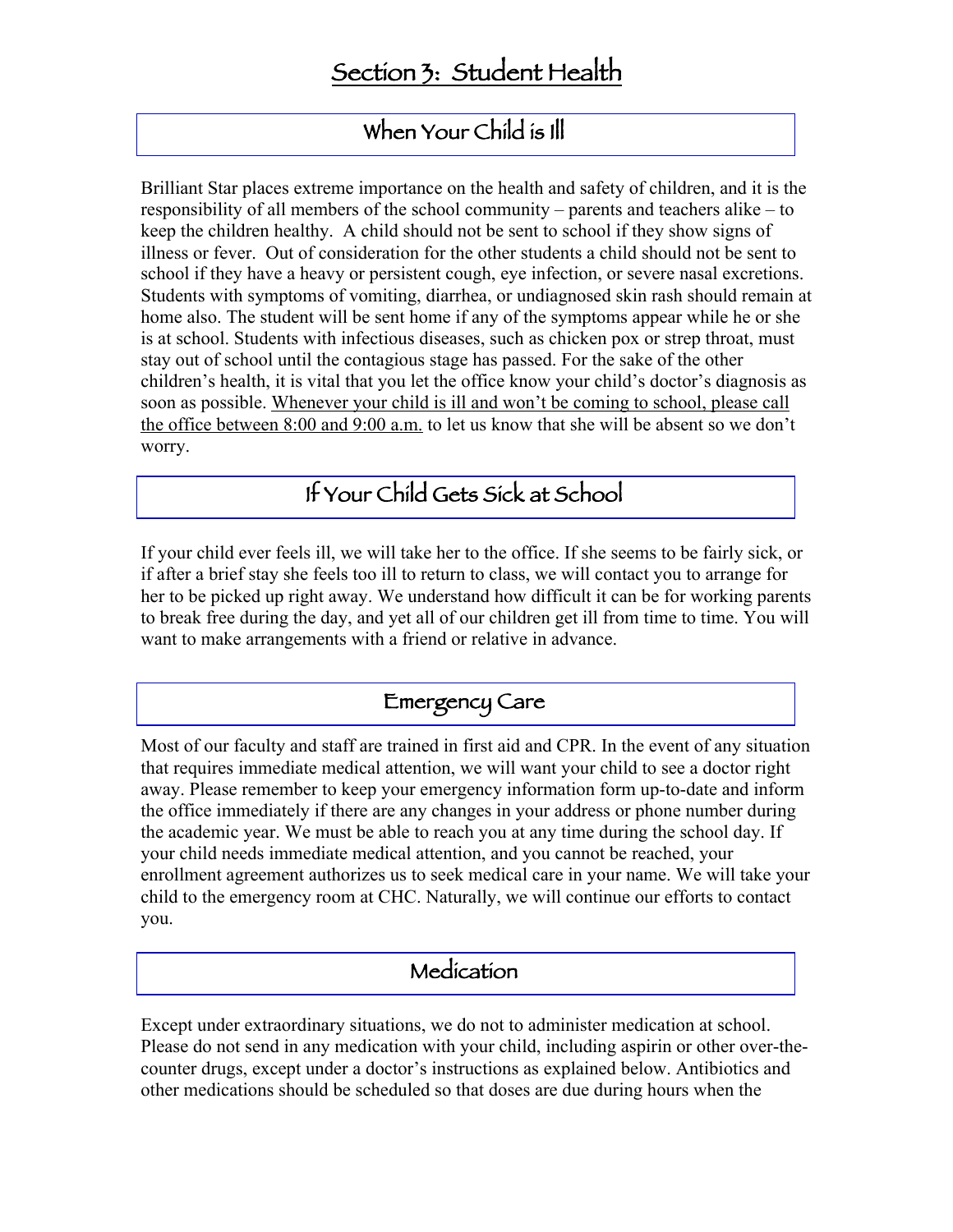student is at home. When children are so ill as to require frequent medication, they probably shouldn't be in school for the day. When, in the opinion of your child's physician, it is necessary that medication be administered during school hours, a representative of the school will give it to your child in accordance with the following procedures:

- Any medication brought to school must be left with the staff in the school office, where it will secured.
- Our staff members are prohibited from providing or administering any medication, including aspirin, to any students except as authorized by you as parent or guardian and the child's physician, in accordance with the following procedures:
- 1. Prescription Medications: All medications sent from home must be accompanied by the "Authorization to Administer Medication" and "Physician's Statement" forms before the first day medication is administered at the school. Any medication sent without the appropriate completed authorization form will not be administered and will be sent home.
- 2. If a medication is to be administered on an on-going basis, the Authorization to Administer Medication should indicate the duration of treatment.
- 3. In cases involving long-term medication for chronic conditions, a new authorization form must be filed with the school each year in August. Any medication changes during the school year must be accompanied by a new medication form.
- 4. We can only administer oral medications.
- 5. We can accept only the appropriate dose for one day at a time. Medication will not be kept at school overnight, nor will containers of more than one day's dosage be accepted. The original bottle containing the medication must be clearly labeled with the student's name, medication contained, and the time(s) and amounts(s) of dosage. This policy applies to prescription and over-the-counter medications. A new authorization form must be completed for each episode of illness and each new medication. When having the prescription filled, you may request two bottles.
- 6. As parent (guardian), you are responsible for administering the first day's dosage of any new medication at home.
- 7. As parent (guardian), you are responsible for notifying the school in person or by telephone on the first morning a new medication is being brought in with the completed authorization form and physician's statement.
- 8. Whenever possible, medication schedules should be arranged to cause minimal interruption in the student's school day.
- 9. A copy of the form authorizing us to dispense medication may be obtained from the school office.
- 10. We will strictly adhere to this policy.

Over-the-Counter Medication: Absolutely no medications, including aspirin, Tylenol, cough remedies, or other over-the-counter medications will be given or allowed to be taken at school unless authorization is submitted in accordance with the above policy.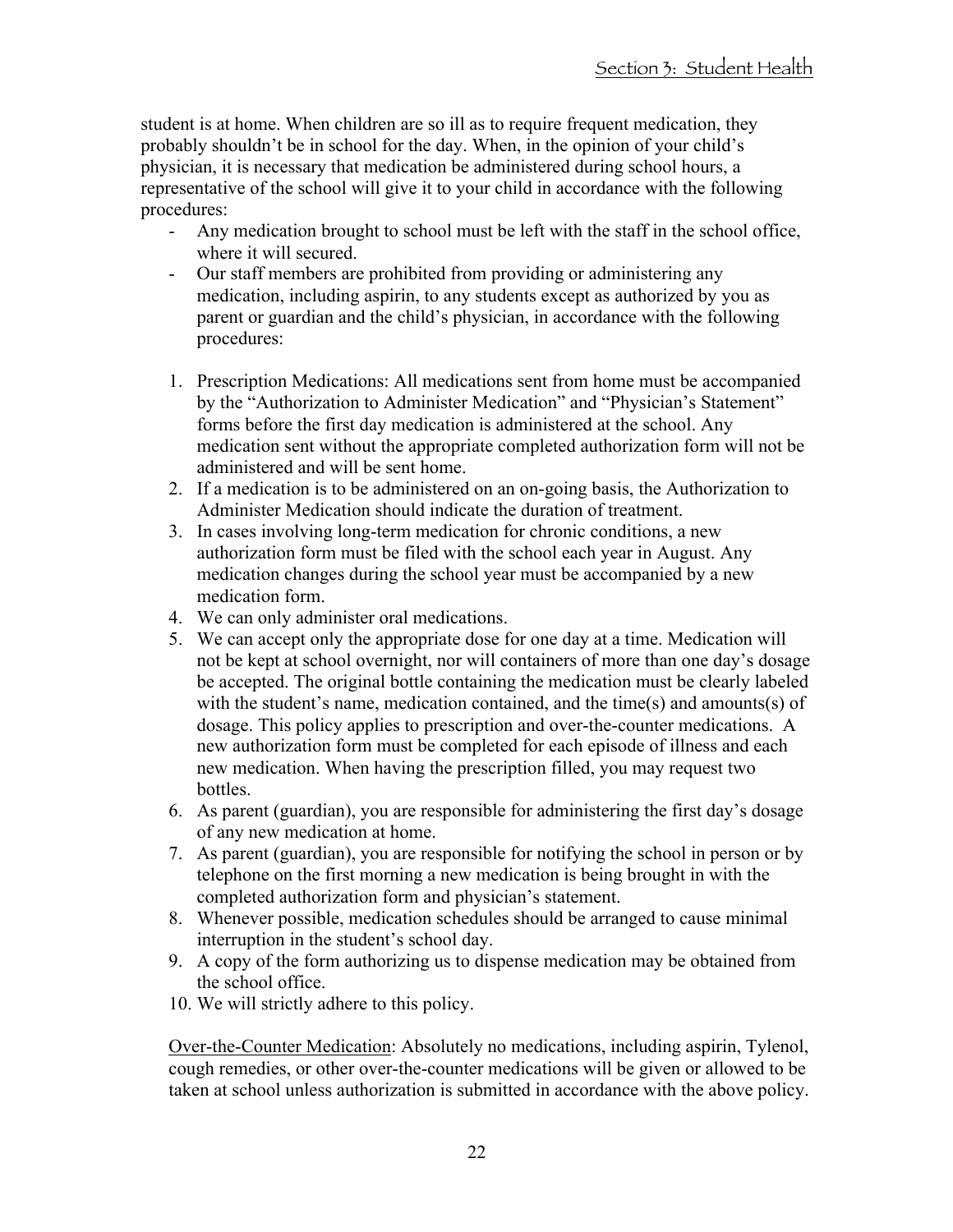### Parent Conferences

Two parent conferences will be scheduled during the year. Additional conferences will be scheduled upon request.

#### Evaluation of Student Progress

Brilliant Star's curriculum is carefully structured and sequenced and the teachers maintain careful records of each student's progress. Because we do not compare students against an arbitrary standard or the performance of their classmates, we do not use letter grades. Instead, parents receive a detailed report of their child's progress in each area of the curriculum, indicating which areas have been mastered and which are in progress.

### Transitioning from one level to the next

The timing of the child's transition from the Toddler environment to the Primary program, and from the Primary program to the Elementary program, is determined by the level of development of the child. When the child shows sufficient mastery of the activities within the environment and is socially and physically ready to move on towards a more mature environment, the transition process begins. This process may take place at any time of the year, and is not based simply upon the child's age. The teachers meet together, and the teacher of the new classroom visits the child in their current classroom to observe their level of readiness. Typically, the teachers would meet with the parents to discuss the move, and the process begins by the child visiting the new classroom on a daily basis, until they eventually make the full transition into the more mature classroom. The teacher acts as a guide in this process and encourages independent exploration. The child's development leads the whole process.

(Toddlers must be toilet trained before entering the Primary classroom.)

#### **Observation**

Parents are invited and even urged to observe the children at work. Formal observations are scheduled twice a year, just prior to parent conferences. However, you are welcome to arrange for observations at any other time. Contact your child's teacher to let them know when you would like to visit. In order to limit the number of adults in the classroom at the same time, and maintain the classroom as a "children's environment", we need to schedule observations so that they do not overlap or so that there are not too many observations scheduled within a short period of time. For these reasons all observations must be scheduled in advance. You will want to see the class at its normal routine and not responding to the novelty of your presence; therefore, when you visit, please sit in the designated observation chair in the classroom. A great deal can be learned by patient and quiet observation of your child and his or her classmates at work.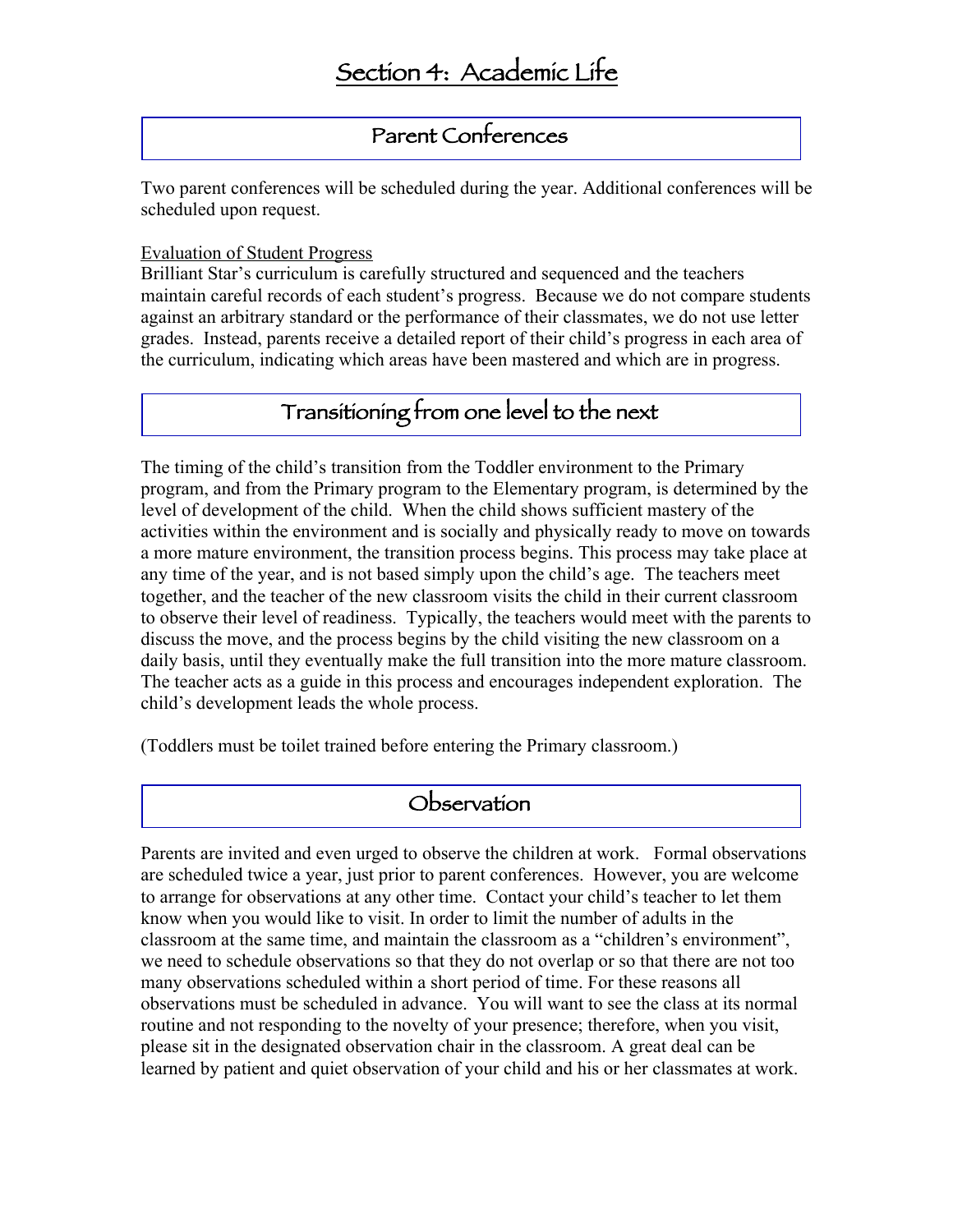You will be given guidelines just before your observation period, to guide your experience in the classroom.

During the first sensitive weeks of the school year, students (especially the younger children) are familiarizing themselves with a new routine and new environment. For this reason, observations do not take place during the first several weeks of school.

The first year Primary children also are particularly sensitive to having their parents in the classroom. Often when their parents enter the classroom for an observation, the child would rather sit on their parent's lap, than work in the classroom. For this reason, parents of first year Primary children may not be able to attend an observation in their own child's classroom until closer to the end of the year, although they are welcome to schedule an observation in the other Primary classroom at any time.

Our Toddler classroom has an observation window in the Office where a parent can watch by scheduling a time with the office staff. Even if your child is not in the Toddler class, you will enjoy watching the students at work and will gain a better understanding of the program.

All visitors for observations need to sign in at the office upon arrival.

### How to find out what your child did at school

Have you experienced frustration when asking, "What did you do at school today?" Did you get the common answer, "Nothing." Or possibly your child tells you everyday that they did the same thing such as cylinder blocks or spooning beans. Don't be alarmed. We can assure you that your child is very busy at school doing a variety of learning activities designed to support their development.

Young children often have difficulty talking about what they do at school. They have done so many things that they often cannot sort out the specifics. Sometimes they don't remember the name of the materials that they used, such as the trinomial cube, the metal insets, or the addition strip board.

In addition to the difficulty children may have talking about their school experience, you may have noted that not many papers come home. They can be doing complex math, word building, writing on chalk boards, geography, and science lessons, all with manipulative materials that will have no paper work to show you their progress.

So how can you find out what your child is doing in school?

1. Ask your child questions that are more specific. "Did you do a counting lesson today? Did you work with colors or the binomial cube? Did you listen to Chopin or Bach?"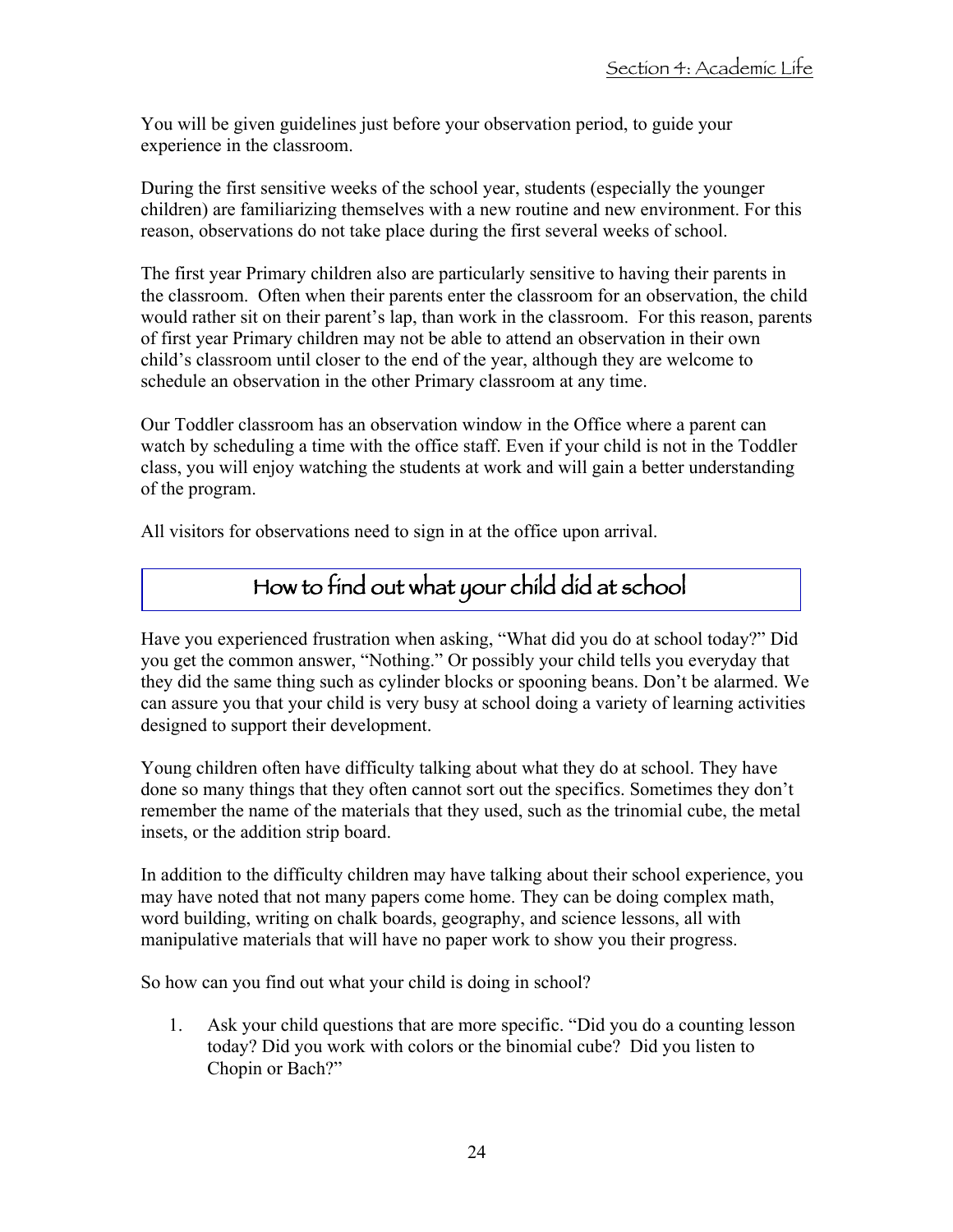- 2. Stop in after school and talk to your child's teacher, or set up an appointment for a formal conference if you prefer.
- 3. Set up a time to observe your child in class.
- 4. Read a Montessori book.
- 5. Come to school meetings and workshops.
- 6. Play school with your child at home. Sometimes children will show you through their play what they are learning.
- 7. Be patient. In time it will be obvious that your child is growing and learning everyday.

### Parent Education Evenings

It is widely recognized that the success of any educational program is highly dependent upon the role and support of the child's parents. Brilliant Star holds periodic Parent Education Evenings that are aimed at helping you gain a deep appreciation of the activities in the classroom, and to discuss various issues facing parents. If there are particular topics that you would like to see covered, please let the Principal know. Because of your importance in the education of your child, attendance at these evenings is required.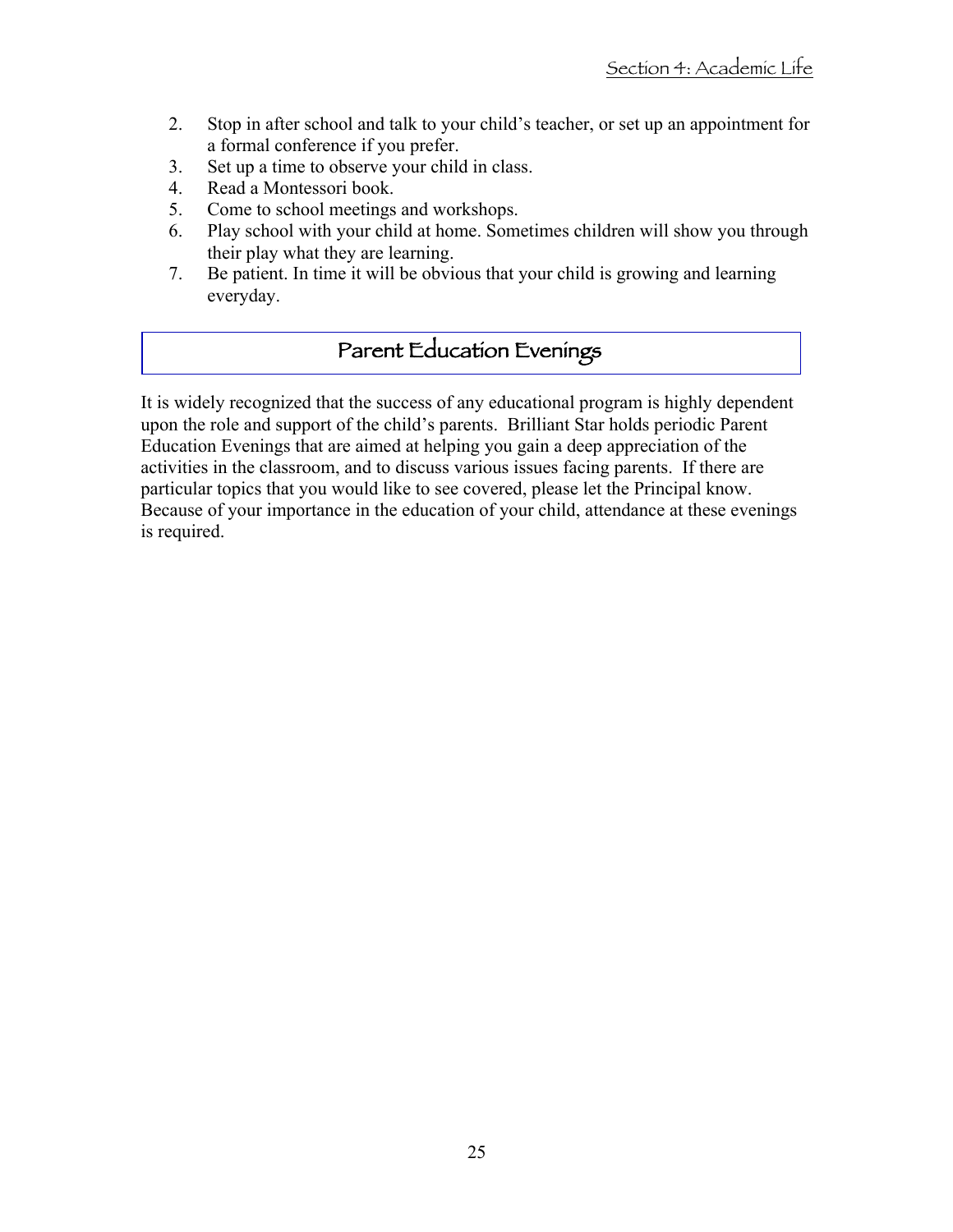### A Place of Community

In our rapidly changing world it has become increasingly difficult to establish the community bonds that unite people. Our friends, and more importantly, our children's friends, move out of one village to another, or even off island, as our families or careers dictate. Those of us who cherish a close-knit community have to create our own by joining together with people with whom we share similar interests, concerns, and values.

At Brilliant Star students know that they belong, that they are respected, and that they are cared for not only by their parents, but by the larger community of fellow students, teachers, and other parents in the school, many of whom have known them almost all their lives.

Brilliant Star brings together families who have chosen to identify with a common commitment to the shared concerns, values, and expectations they have for their children. We come from different backgrounds, but our sense of community exists in spite of, or perhaps because of it.

Brilliant Star teaches us to understand and appreciate cultural differences and shared human values: universal peace and unity.

In any community of diverse people and views, it is inevitable that occasionally there will be differences, sometimes even clashes, disagreements and hurt feelings.

If you have concerns about a particular issue or individual, you are urged to bring the concern directly to the individual involved, or to ask the Principal for help in solving the problem. And if you have concerns about particular school policies or activities, please share these with us rather than airing them with other families. Let's work together to constructively address any concerns.

### Volunteering the Gift of Time and Talent

Parents play a crucial role at Brilliant Star. This is a community of parents and educators. Few schools are so open and responsive to suggestions and concerns. Brilliant Star strongly encourages families to feel at home and to participate in the broader life of the school through social and educational activities offered by the school. Although some parents may spend considerable amounts of time as volunteers at Brilliant Star, there is no expectation for a set time commitment.

There are some things that even money can't buy, and one of the most valuable contributions that families make to Brilliant Star is the gift of their time and expertise. Parents, grandparents, and friends of the school who give of their time and talent share with their families special memories of experiences and friendships that endure well beyond their children's graduation.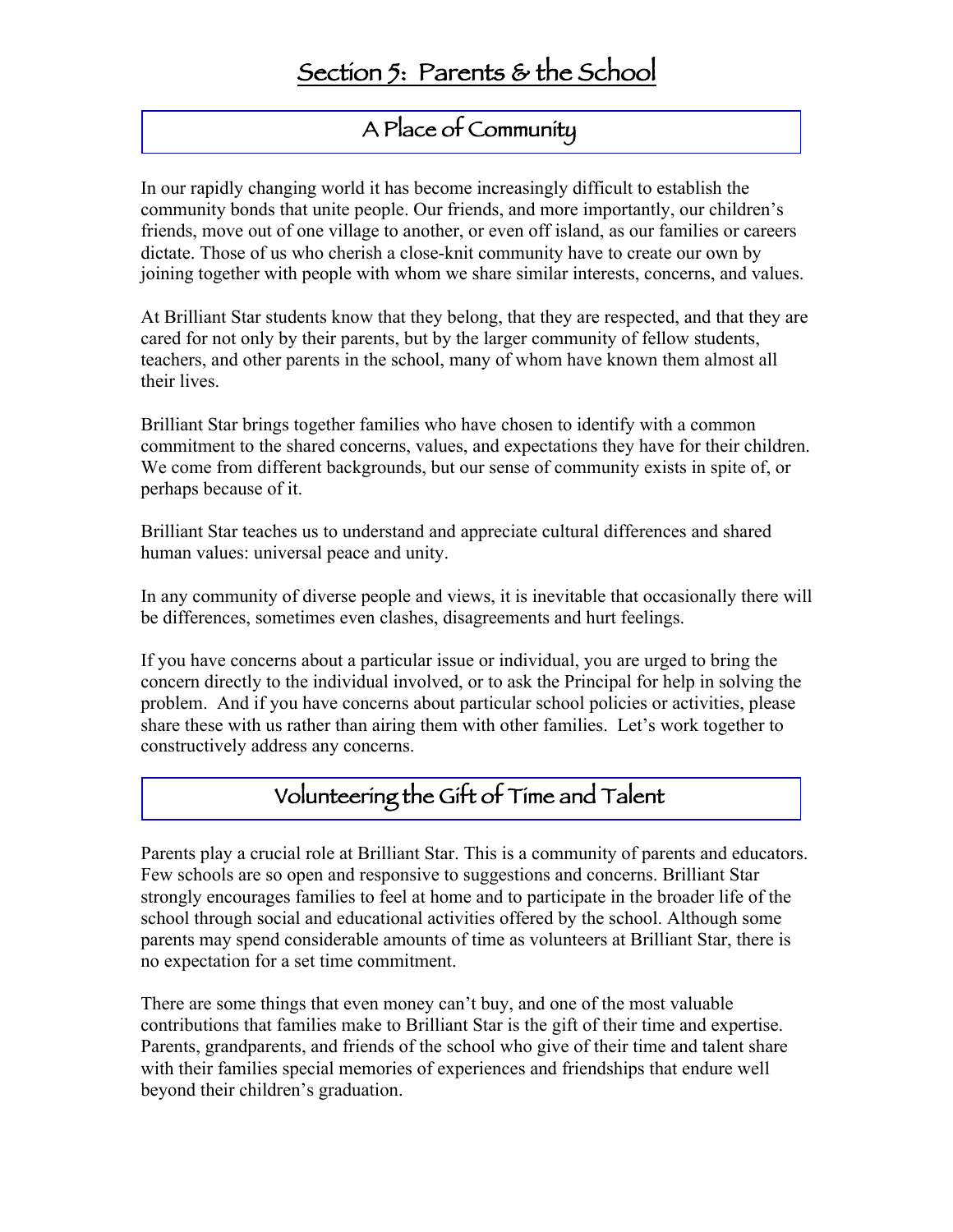A few ways in which you can help out at Brilliant Star:

- Lend your time and support to the fund raising efforts.
- Help with special events such as School Picnics, Parent Education Evenings, the International Day Celebrations, the Year End Ceremony, and school service projects.
- Share your special skills with the school carpentry, computer skills, plumbing, publishing, gardening, photography, sewing, woodworking, lawn care, anything at all!

Brilliant Star depends on our combined talents. Talk with the Principal if you are able to help.

### Communication between home and school

It is very important for teachers and parents to establish and maintain close communication. Please feel free to ask questions or discuss anything related to your child's progress. We ask, however, that you understand that the teacher's responsibility during school is to the students.

Morning arrival in particular is a very sensitive period when the teachers are greeting each student and setting a calm, pleasant tone for the day. Interruptions need to be kept to a minimum. If you must speak with the teacher in the morning, please make arrangements to meet before school begins. Otherwise you can correspond via a note and the teachers will get back to you by phone or will send a note to set up a conference as needed.

Regular meetings between parents and teachers are encouraged, appreciated, and necessary for your child's happy and healthy development.

### Parents as Ambassadors

You, as parents, have played a crucial role in the success of Brilliant Star. It has been word of mouth, more than anything else, which has resulted in the rapid growth of the School. Please continue to share your enthusiasm with the community.

The enrollment process has been put in place to help interested parents learn about the school and to see if the School is a good match for their family. More than anything else, we look for families who seek to understand and support the vision and the curriculum of the School.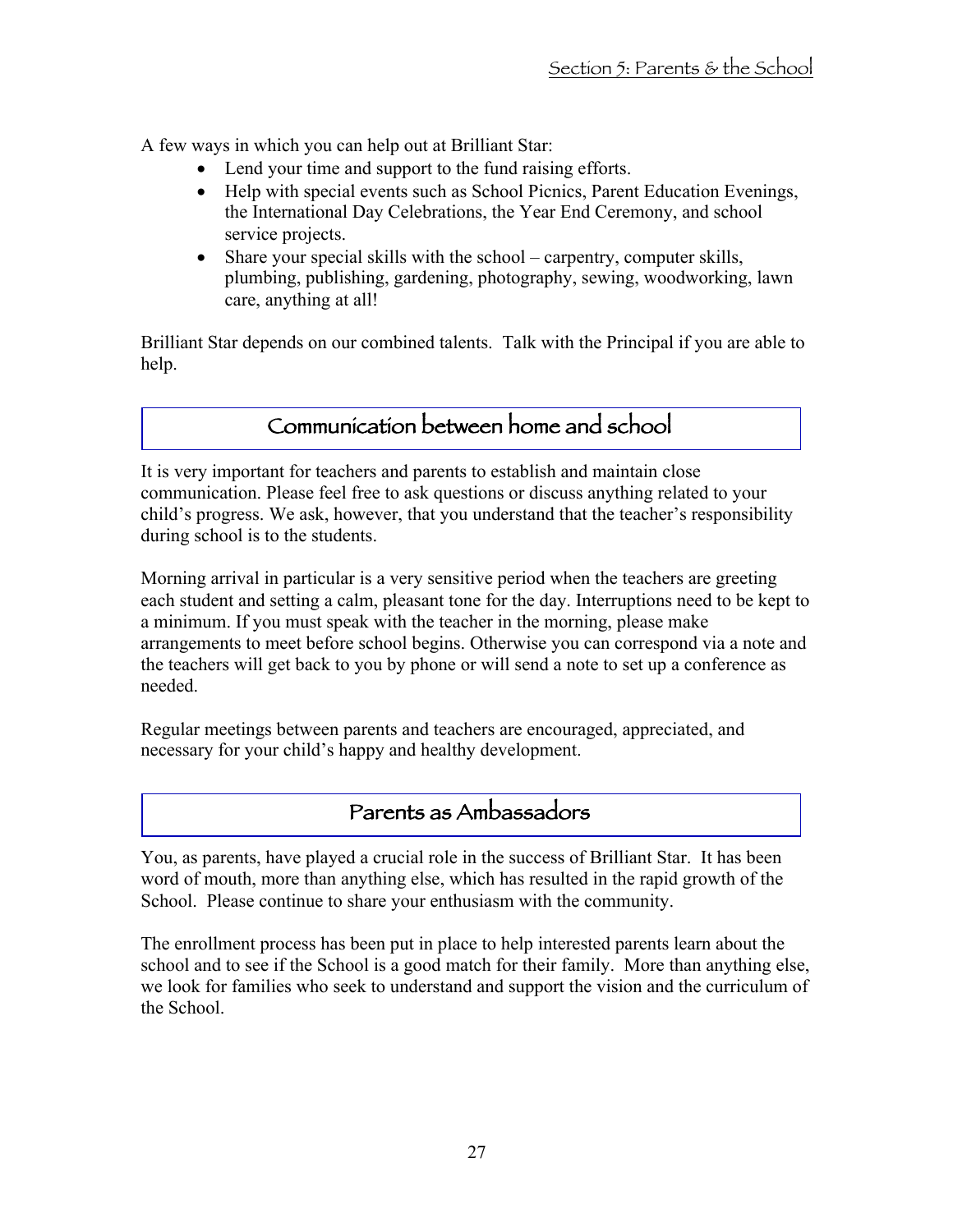### Tuition Policy

Brilliant Star is a non-profit organization dependent on tuition as its principle source of income. As a non-profit organization, there are no "owners", and any extra funds go back into the school to support its programs. Student accounts must be kept up-to-date. The school will be forced to withhold any and all services to students whose accounts have fallen behind unless written arrangements have been made for deferred payment. Your cooperation is essential and very much appreciated.

#### Tuition Assistance & Financial Aide

We are happy to have put into place a process for making financial assistance available to families who have difficulty meeting the tuition expenses. We recognize that the cost of an education of the quality provided by Brilliant Star is expensive. We also recognize that the ability to make this education available to families who could not normally afford the price can have a tremendous impact on the future of the child and generations to come. We seek to make the School available to interested families, regardless of their ability to pay. A Financial Aide Officer has been assigned to help interested families apply for assistance. The program is primarily funded by fundraising efforts. You may also make a contribution towards this program. Please encourage those who would not normally consider a private education to look to Brilliant Star.

### Reenrollment

Reenrollment at Brilliant Star is normally automatic, but is not guaranteed. Decisions are made by the administration and faculty, based on an annual review of each student's academic progress, social and emotional development, special needs (if applicable), along with the attitudes and values expressed by the child and parents. As always, our goal is to help each child and family find the perfect match between the student, home, and school. Reenrollment materials will be sent home in February and are due back at the school by March 15 along with the annual registration deposit. If the school has not received a student's reenrollment materials by March 15, his space will be made available to new students who have applied for admission to the school.

No student may reenroll if there is an outstanding balance remaining on her account.